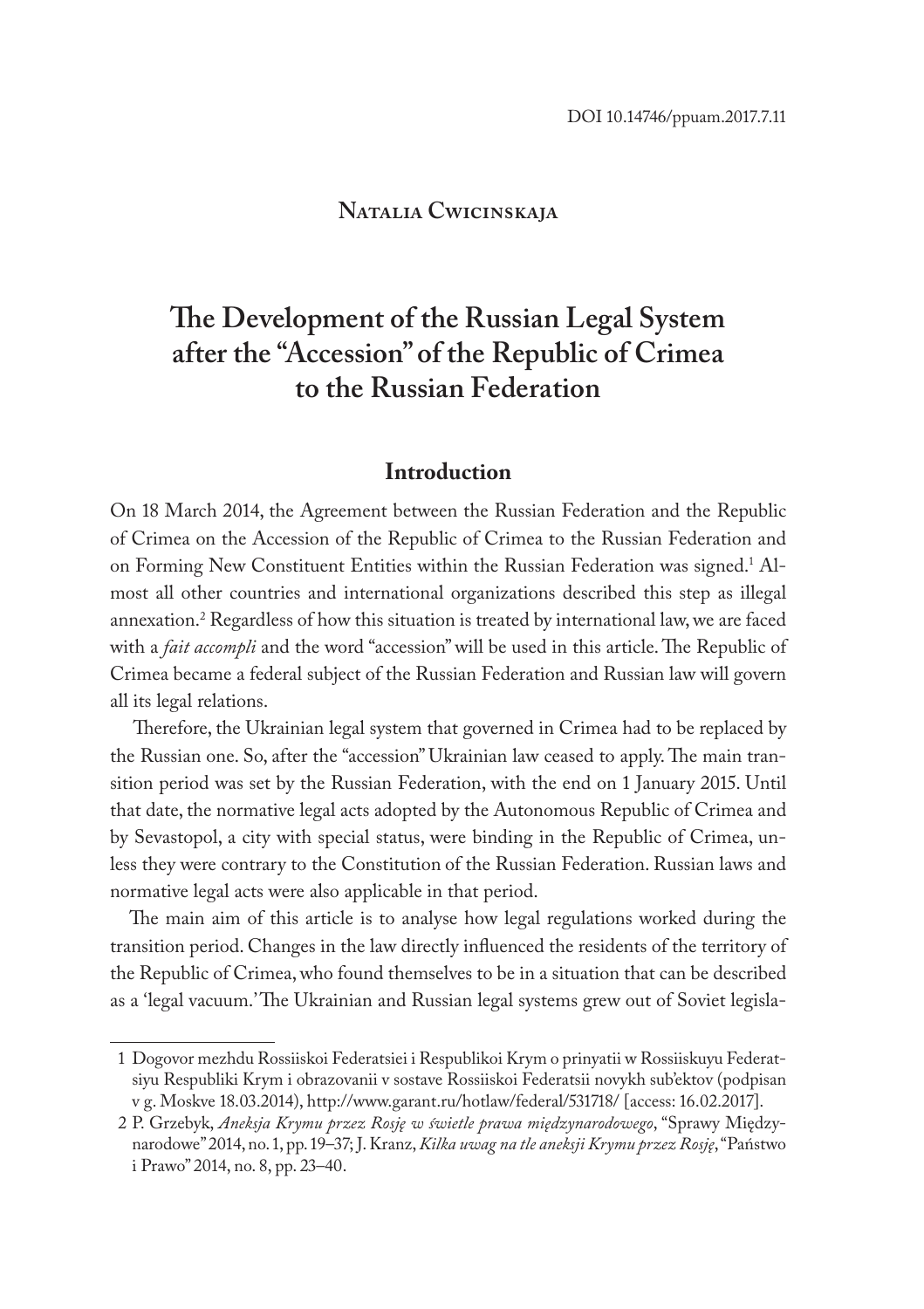#### 176 | Adam Mickiewicz University Law Review

tion. Nevertheless, during the independent development of the two countries, both legal systems accumulated some differences in the approaches to various legal institutions. Residents of Crimea nowadays have to conclude legal transactions that under a legal system which is unfamiliar to them. In addition, the transition period was characterised by the fact that the law was created on a day-to-day basis, which means that legal certainty became merely imaginary, while legal certainty in the contemporary world has become one of the basic requirements for the whole of society and the individuals' quality of life.3

The article starts with an analysis of the legal background to the accession of Crimea to the Russian Federation, then examines whether the accession documents are in accordance with Russian law. The Russian legal system includes laws which define the procedures for the admission of other states to the Russian Federation. Analysis of the accession documents and Russian laws indicates that during the Crimean accession events were artificially created in an attempt to ensure their compliance with Russian legislation. The next part of the article describes changes in Russian civil law, criminal law, commercial law and tax law. The main transition period was set to end on 1 January 2015 by the Russian legislator. During its implementation, however, it became clear that this was not sufficient, and in some fields it was prolonged. In some fields the new legislation turned out to be more favorable, while in some regulations were more stringent for Crimean residents than the Ukrainian ones. The third part of the article will provide an analysis of changes in the Judiciary within the transition period. This was the most problematic issue for the Crimean residents. The lack of qualified lawyers was the biggest challenge. The last part of the article provides a summary and offers conclusions

# **The accession of the Republic of Crimea to the Russian Federation**

#### **The legal background to the accession**

On 17 March 2014, the Republic of the Crimea proclaimed itself an independent and sovereign state, with Sevastopol as a city with special status.4 That decision was taken on the basis of the results of the Crimean referendum and the Declaration of Independence of Crimea. On 6 March 2014, the Presidium of the Supreme Council of Crimea adopted Resolution nr 1702-6/14 "On holding the Crimean referendum."5 According to this document, the referendum would be held on 16 March 2014. There were two choices offered:

<sup>3</sup> Cf. M. Wojciechowski, *Pewność prawa*, Gdańsk 2014.

<sup>4</sup> Postanovlenie Verkhovnoi Rady Respubliki Krym 'O nezavisimosti Kryma,' "Sbornik normativno-pravovykh aktov Respubliki Krym" 2014, no. 3, part 1, pp. 64–65.

<sup>5</sup> Postanovlenie Verkhovnoi Rady ARK 'O provedenii obshchekrymskogo referenduma,' *ibidem*, pp. 11–12.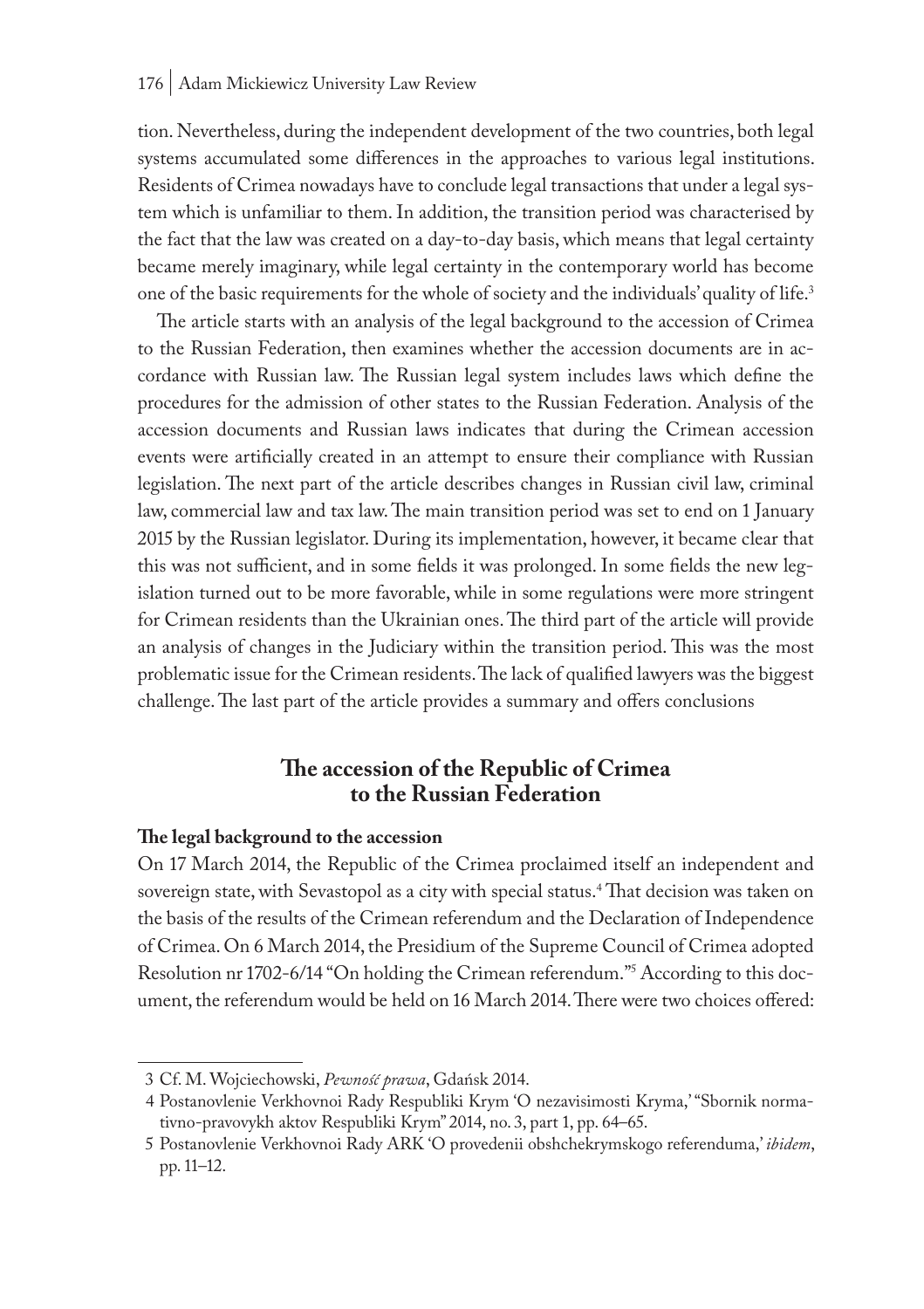- 1. Do you support the reunification of Crimea with Russia with all the rights of the federal subject of the Russian Federation?
- 2. Do you support the restoration of the Constitution of the Republic of Crimea in 1992 and the status of Crimea as part of Ukraine?

On 17 March the official results of the referendum were published. 1,274,096 people who were entitled to vote in the referendum took part (83.10%). 1,233,002 people answered the first question positively (96.77%), while 31,997 answered the second question affirmatively (2.51%).

Just before the referendum, on 11 March, the Supreme Council of Crimea and the Sevastopol City Council adopted the "Declaration on the independence of the Autonomous Republic of Crimea and the city of Sevastopol."**<sup>6</sup>** In accordance with the provisions of this document, if a decision to become part of Russia was made in the Referendum of 16 March 2014, Crimea, including the Autonomous Republic of Crimea and the city of Sevastopol, would be proclaimed an independent and sovereign state with a republican order. After the referendum results were announced, the Supreme Council of Crimea adopted the resolution 'On the independence of Crimea.' In that document Crimea was proclaimed an independent sovereign state as the Republic of Crimea, and the city of Sevastopol was given a special status within it. At the same time, the Supreme Council of the Autonomous Republic of Crimea on behalf of the Republic of Crimea requested that the Russian Federation accept the Republic of Crimea as a new constituent entity of the Russian Federation with the status of a republic.

On the same day, 17 March, the President of the Russian Federation signed the executive order on the recognition of the Republic of Crimea as a sovereign and independent state.7 The next day, President Putin notified the Federation Council of the Federal Assembly, the State Duma of the Federal Assembly and the Government, of proposals by the State Council of the Republic of Crimea – the Parliament of the Republic of Crimea and the Legislative Assembly of the city of Sevastopol regarding the accession of the Republic of Crimea, including the city of Sevastopol, to the Russian Federation and the formation of new constituent territories within the Russian Federation. Such action was taken pursuant to Article 6 of the Federal Constitutional Law "On the Procedure of Admission to the Russian Federation and the Formation Within It of New Constituent Territories."8 Additonally, on 18 March 2014 the Agreement between the Russian Federation and the Republic of Crimea on the Accession of the Republic of

<sup>6</sup> Deklaratsiya nezavisimosti Avtonomnoi Respubliki Krym i goroda Sevastopolya, *ibidem*, pp. 185–186.

<sup>7</sup> Ukaz Prezidenta Rossiiskoi Federatsii ot 17 marta 2014 g. N 147 'O priznanii Respubliki Krym,' http://base.garant.ru/70613384/ [access: 16.02.2017].

<sup>8</sup> Federalnyi konstitutsionnyi zakon Rossiiskoi Federatsii ot 17.12.2001, no. 6-FKZ 'O poryadke prinyatiya v Rossiiskuyu Federatsiyu i obrazovaniya v ee sostave novogo sub'ekta Rossiiskoi Federatsii,' http://base.garant.ru/184002/ [access: 16.02.2017].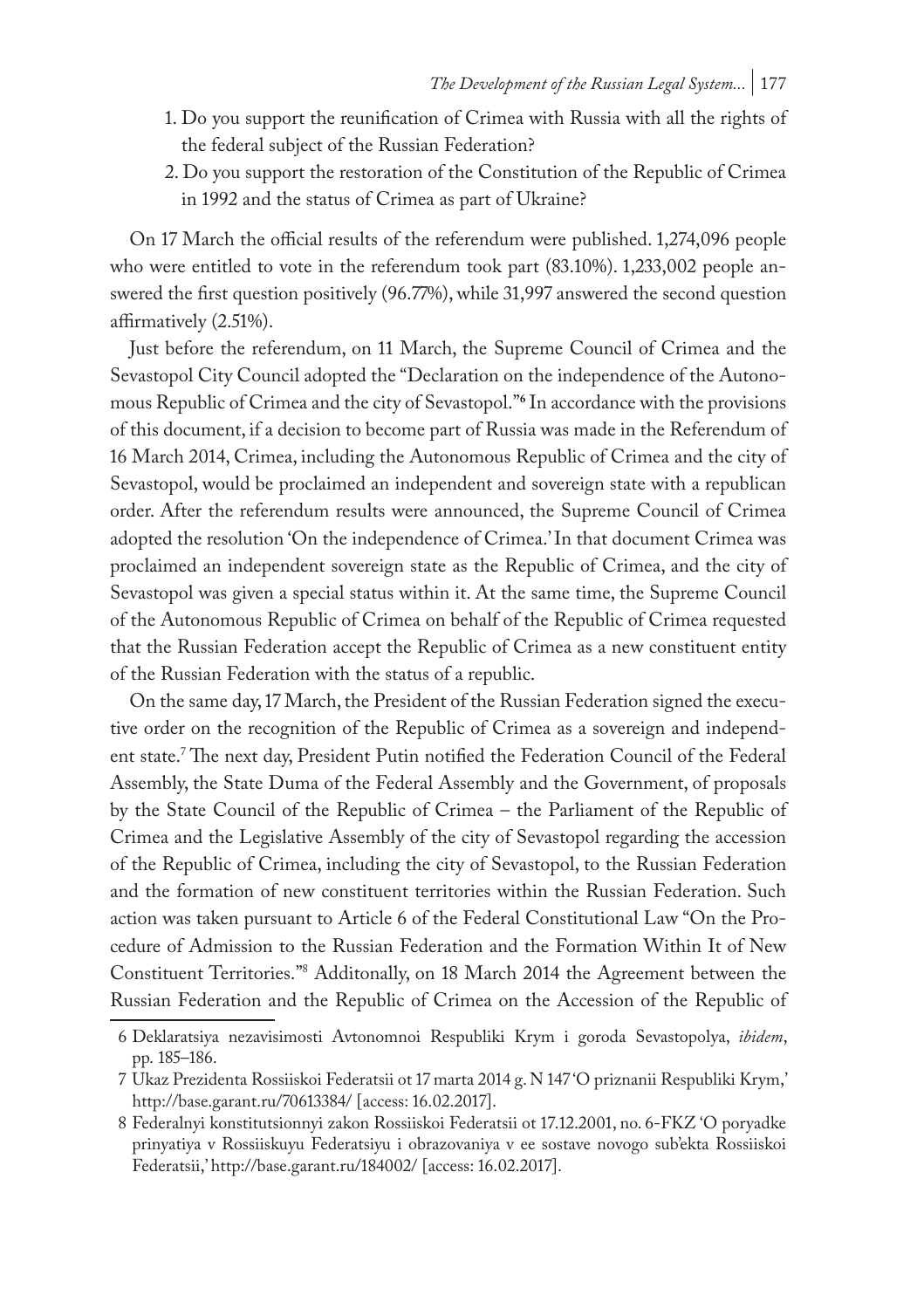Crimea to the Russian Federation and on Forming New Constituent Entities within the Russian Federation (Agreement) was signed by the President of the Russian Federation, the Chairman of the State Council of the Republic of Crimea, the Prime Minister of the Republic of Crimea and the Chairman of the Coordinating Council for the establishment of the Sevastopol municipal administration. According to the Agreement, the Republic of Crimea is considered to have acceded to the Russian Federation from the date of the Agreement's signing. Beginning on the day that the Republic of Crimea acceded to the Russian Federation, two new constituent entities were formed within the Russian Federation: the Republic of Crimea and the Federal City of Sevastopol. This document included provisions concerning the "accession" of the Republic of Crimea to the Russian Federation and the formation of new constituent entities within the Russian Federation, including provisions regarding the territories of the new Russian constituent entities, their residents' citizenship, and the constituent entities' government bodies. The Agreement was applied provisionally from the date of signature and had to enter into force on the date of ratification.

The State Duma and the Federation Council ratified the Agreement on 20 and 21 March, respectively. The Federal Constitutional Law "On Accession to the Russian Federation the Republic of Crimea and Establishing within the Russian Federation new constituent entities of the Republic of Crimea and the City of Federal Importance Sevastopol" (FCL) was also adopted.9 President Putin immediately signed both documents: FCL and the Federal Law "On Ratifying the Agreement between the Russian Federation and the Republic of Crimea on the Accession of the Republic of Crimea in the Russian Federation and on Forming New Constituent Entities within the Russian Federation."<sup>10</sup> According to Article 3 of the FCL, Crimea's admission to the Russian Federation was considered retroactive, as of 18 March.

The unprecedented speed of the adoption and implementation of the decisions concerning this issue must be noted. On 6 March 2014 the decision was taken by the Crimean authorities regarding the referendum that would be held on 16 March 2014, and on 21 March the Russian parliament concluded the process of Crimea's accession to the Russian Federation. No one doubted the outcome of the Crimean referendum, which was also swiftly announced the very next day  $-17$  March. But the rapid pace of the accession of Crimea and Sevastopol to the Russian Federation was even more

<sup>9</sup> Federalnyi konstitutsionnyi zakon ot 21.03.2014, no. 6-FKZ 'O prinyatii v Rossiiskuyu Federatsiyu Respubliki Krym i obrazovanii v sostave Rossiiskoi Federatsii novykh sub'ektov – Respubliki Krym i goroda federalnogo znacheniya Sevastopolya,' http://base.garant.ru/184002/ [access: 16.02.2017].

<sup>10</sup> Federalnyi zakon ot 21.03.2014, no. 36-FZ 'O ratifikatsii Dogovora mezhdu Rossiiskoj Federatsiei i Respublikoi Krym i obrazovanii v sostave Rossiiskoi Federatsii novykh sub'ektov,' http://base.garant.ru/70618344/ [access: 16.02.2017].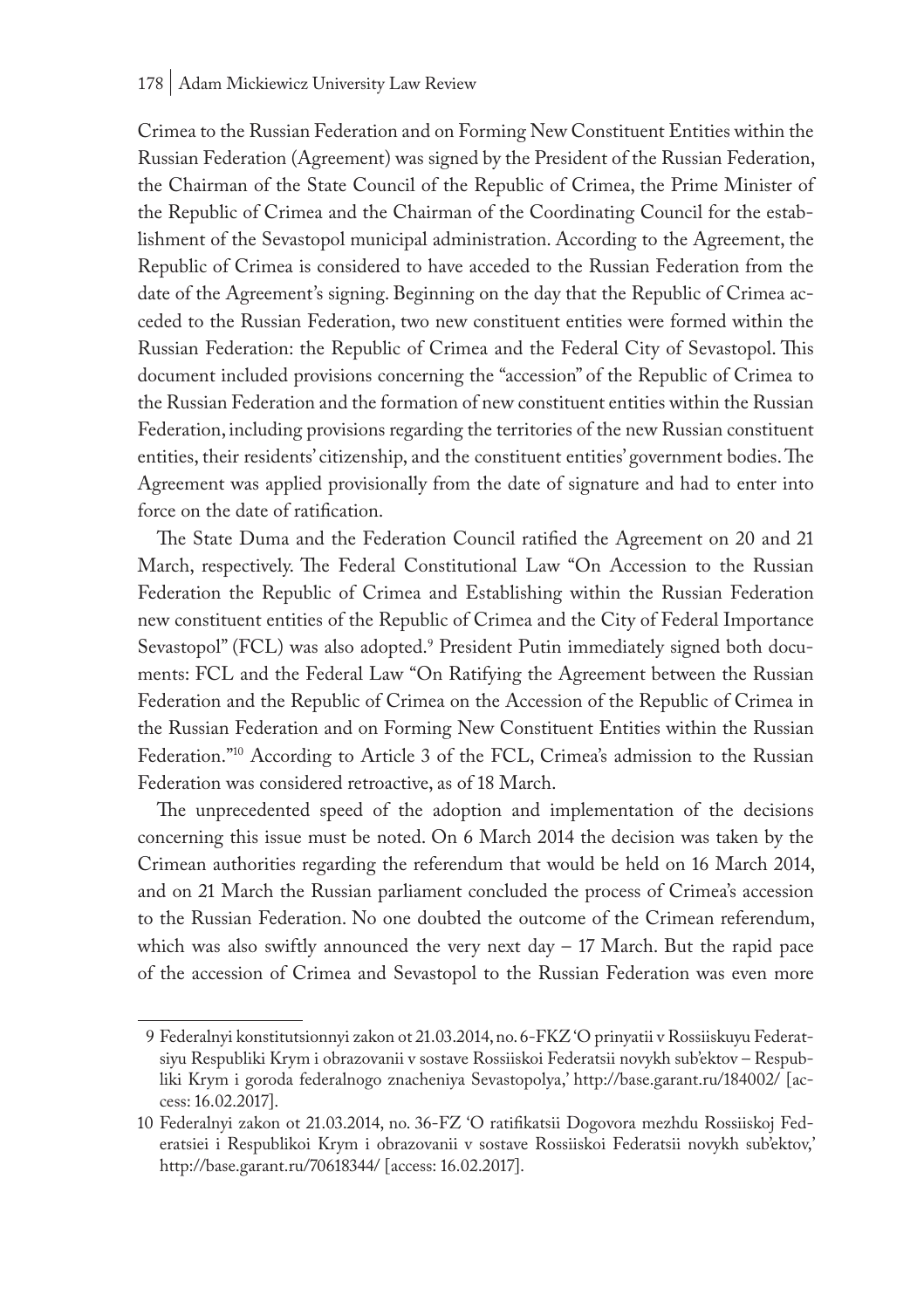amazing: the State Duma and the Federation Council both took their decisions within 2 days. This was truly breakneck speed for such a significant act, one which changed the borders of two countries. It seems that members of the Russian parliament simply followed the motto "why we should discuss, if we agree with everything." The whole situation was summed up by senator Lyskov at the meeting of the Federation Council which was dedicated to President Putin's request to use military force in Ukraine: "[...] we are wasting the president's time."11

#### **Accession and Russian law**

Russian legislation provides clauses for the incorporation of a foreign state or part of one into the Russian Federation. Such a possibility is foreseen under Art. 65 of the Constitution of the Russian Federation and the federal law enacted pursuant to the Constitution "On the Procedure of Admission to the Russian Federation and the Formation Within It of New Constituent Territories". Although that law had been in existence for a long time (from 2001), it had never been used previously.<sup>12</sup>

According to Article 4.2 of the law, "The admission to the Russian Federation as a new entity of a foreign country or its part is carried out by mutual agreement of the Russian Federation and of the foreign state in accordance with international agreement on the admission to the Russian Federation as a new entity of a foreign country or its part [...], signed by the Russian Federation with the foreign country."

The law also provides the following procedure for the admission of the new entity to the Russian Federation: the foreign state takes the initiative for accession to the Russian Federation of the foreign state or its part; the President of the Russian Federation notifies the State Duma and the Federation Council about this initiative; the Russian Federation and a foreign country sign an international agreement; following the signing of such an agreement the President of the Russian Federation appeals to the Constitutional Court with a request to verify the compliance of the agreement with the Constitution of the Russian Federation; and if the Constitutional Court confirms the compliance, the agreement in question is submitted to the Federal Assembly for ratification, together with a draft federal constitutional law on the admission to the Russian Federation of the new entity.

Following the above description, the actions taken by the Russian authorities were, at least formally, compliant with the federal legislation in question. After the agreement was signed, the President of the Russian Federation sent the requisite request to the Constitutional Court. The Court issued its decision on 19 March, in which it recognised

<sup>11</sup> *Stenograma trista sorok sed'mogo (vneocherednogo) zasedaniya Soveta Federatsii 1 marta 2014 goda*, Federalnoe Sobranie Rossiiskoi Federatsii, Iskh. St-347 ot 0103.2014, Moskva, p. 26.

<sup>12</sup> P. Romashov, *Poryadok prinyatiya v sostav Rossiiskoi Federatsii novogo sub'ekta RF*, "Probely v rossiiskom zakonodatelstve" 2014, no. 2, p. 26.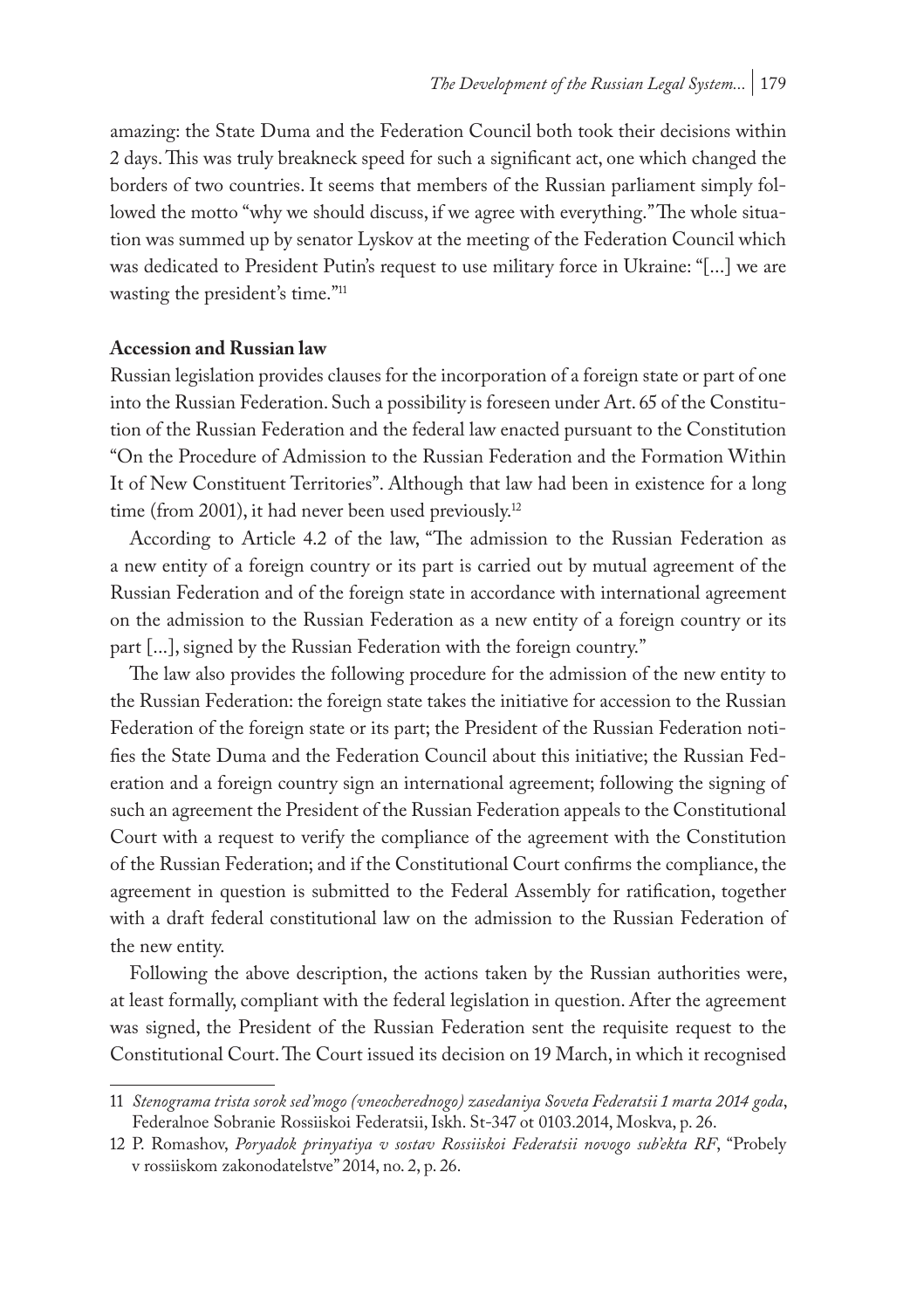the Agreement between the Russian Federation and the Republic of Crimea as compliant with the Constitution of the Russian Federation. The Court stated that it only decided on questions of law and did not assess the political advisability of an international treaty of the Russian Federation. So from the legal and formal point of view of the Russian Federation, the accession of Crimea to the Russian Federation was in accordance with Russian law.

However, several questions arise that cannot be overlooked here. First, the Russian President signed the executive order on the recognition of the Republic of Crimea as a sovereign and independent state, referring to the outcome of the referendum. But according to the results of this referendum, Crimea should be part of Russia, which is incompatible with the status of a "sovereign and independent state." The issue of state independence was not even put to a vote during the Crimean referendum. Second, the Constitutional Court's decision was taken immediately, without public debate and hearing other views. Such proceedings were even criticised by Russian lawyers. According to a former employee of the Constitutional Court, professor Kryazhkov, "consideration of the case took place in a procedure unknown to the Law on Constitutional Court of the Russian Federation."13

Furthermore, as was mentioned above, according to Russian law a foreign state takes the initiative for accession to the Russian Federation and this particular foreign state has to sign an accession agreement. Therefore, in order to comply with this order, and with Crimea being an integral part of the state of Ukraine, an initiative of this foreign state, i.e. an initiative by Ukraine, would be required. However, the Russian Federation sticks to the position that after the referendum outcome the Republic of Crimea became an independent state, and as such it was recognised by Russia, so an international agreement was signed with the state known as the Republic of Crimea. This is a disputable position since, as was mentioned, the questions raised in the referendum did not refer to the issue of independence, but only of joining Russia.

It thus appears that during the Crimean accession process the sequence of events, and the events themselves, were artificially created in an attempt to ensure their compliance with the Russian legislation.

# **Changes in the Russian law after the "accession" of the Republic of Crimea to the Russian Federation**

The "accession" of one state to another state has implications both in international law and in domestic law. In international law it is connected with concept of 'succession.' It

<sup>13</sup> V. Kryazhkov, *Krymskii pretsedent: konstitutsionno-pravovoe osmyslenie*, "Sravnitel'noe konstitutsionnoe obozrenie" 2014, no. 5, p. 87.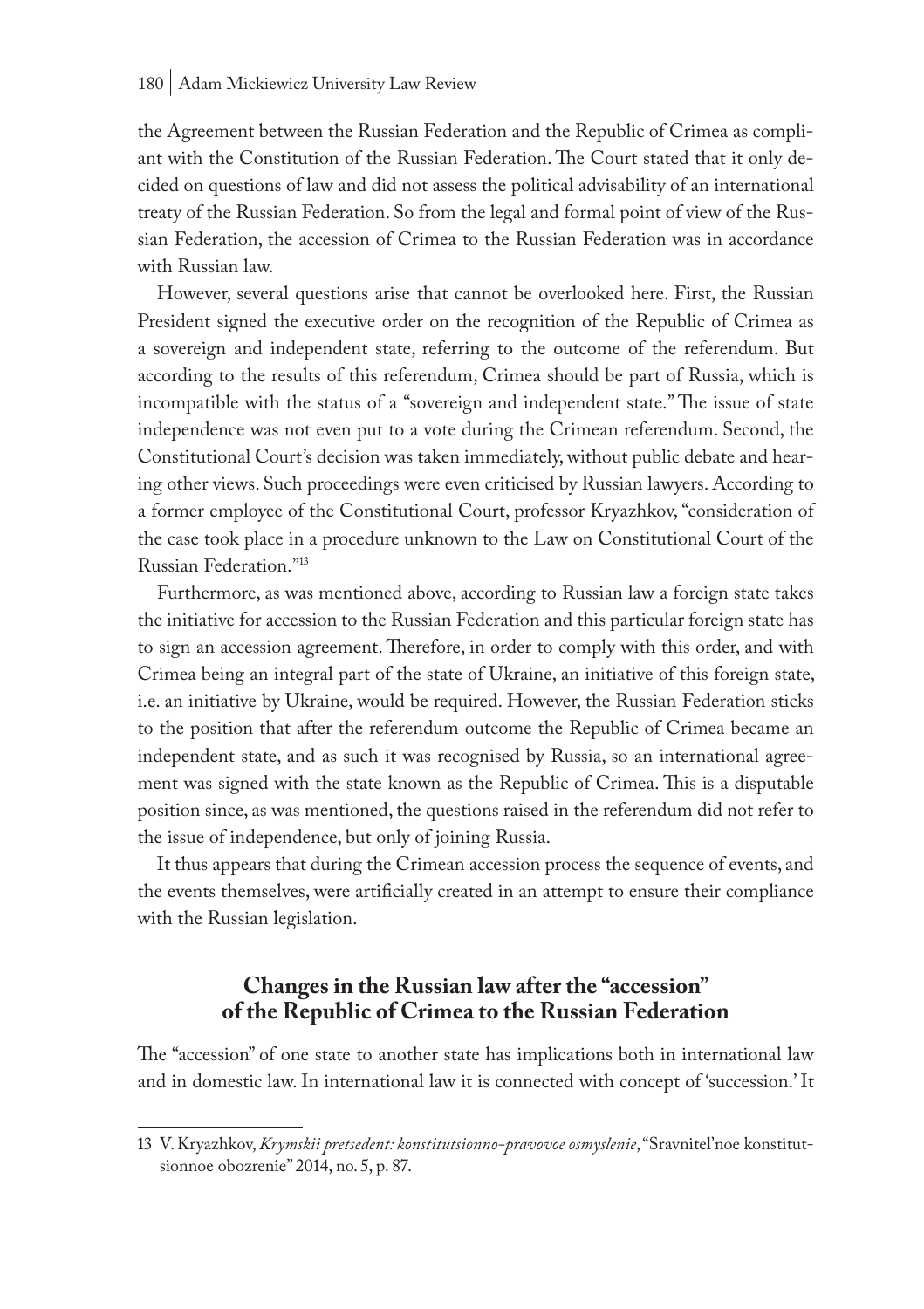is "the replacement of one State by another in the responsibility for the international relations of territory."14 In other words, it involves the transfer of the territory of one state to another state. The issue of succession is well known and is beyond the scope of this article.15 In domestic law, a change of the state's sovereignty over the territory leads to a change in the law in a given territory. In history such cases have occurred repeatedly. A recent example is provided by the unification of the Federal Republic of Germany and the German Democratic Republic. The legal framework for this unification was established in "The Unification Treaty between the FRG and the GDR."16 In the field of the harmonization of law, the general rule was to extend federal law to the 'accessed' territory with simultaneous continuous of validity of the GDR law as long as it was compatible with federal law.

In turn, according to Art. 6 of the Agreement, "from the day that the Republic of Crimea accedes to the Russian Federation and new constituent entities are formed and until January 1, 2015, a transition period is in effect for setting issues of integrating the new federal constituent entities into the Russian's Federation economic, financial, credit and legal systems, Russia's system of government agencies, and implementation issues of military duty and military service in the territories of the Republic of Crimea and the Federal City of Sevastopol." Article 6 ("Transition period") of the FCL contains a similar provision.

The transition period was characterised by the adoption of a great number of regulations to govern the relations in Crimea, especially by the Russian Federation. The changes affected all aspects of Crimean society. Unfortunately, presentation of all these changes is not possible within the scope of this publication and only certain changes made by the Russian legislator to the previously existing legislation – aimed at integration of Crimea to the Russian legal system – will be presented further.

#### **Civil law**

The most important changes to the Civil Code of the Russian Federation caused by the accession of the Republic of Crimea were introduced by the Federal Law "On Amendments to the Federal Law 'On implementation of the Part One of the Civil Code of the

<sup>14</sup> Vienna Convention on the Succession of States in Respect of Treaties from 23 August 1978, United Nations, "Treaty Series" 1978, vol. 1946, p. 3.

<sup>15</sup> Cf. D.P. O'Conell, *State Succession in Municipal and International Law*, London 1967; M. Mrak, *Succession of States*, The Hague 1999; R. Szafarz, *Sukcesja państw w odniesieniu do traktatów we współczesnym prawie międzynarodowym*, Wrocław 1982.

<sup>16</sup> The Unification Treaty between the FRG and the GDR from 31 August 1990, German Unification and Its Discontents. Documents from the Peaceful Revolution; *United States of America*, ed. R.T. Gray, S. Wilke, Minneapolis 1996, pp. 258–265.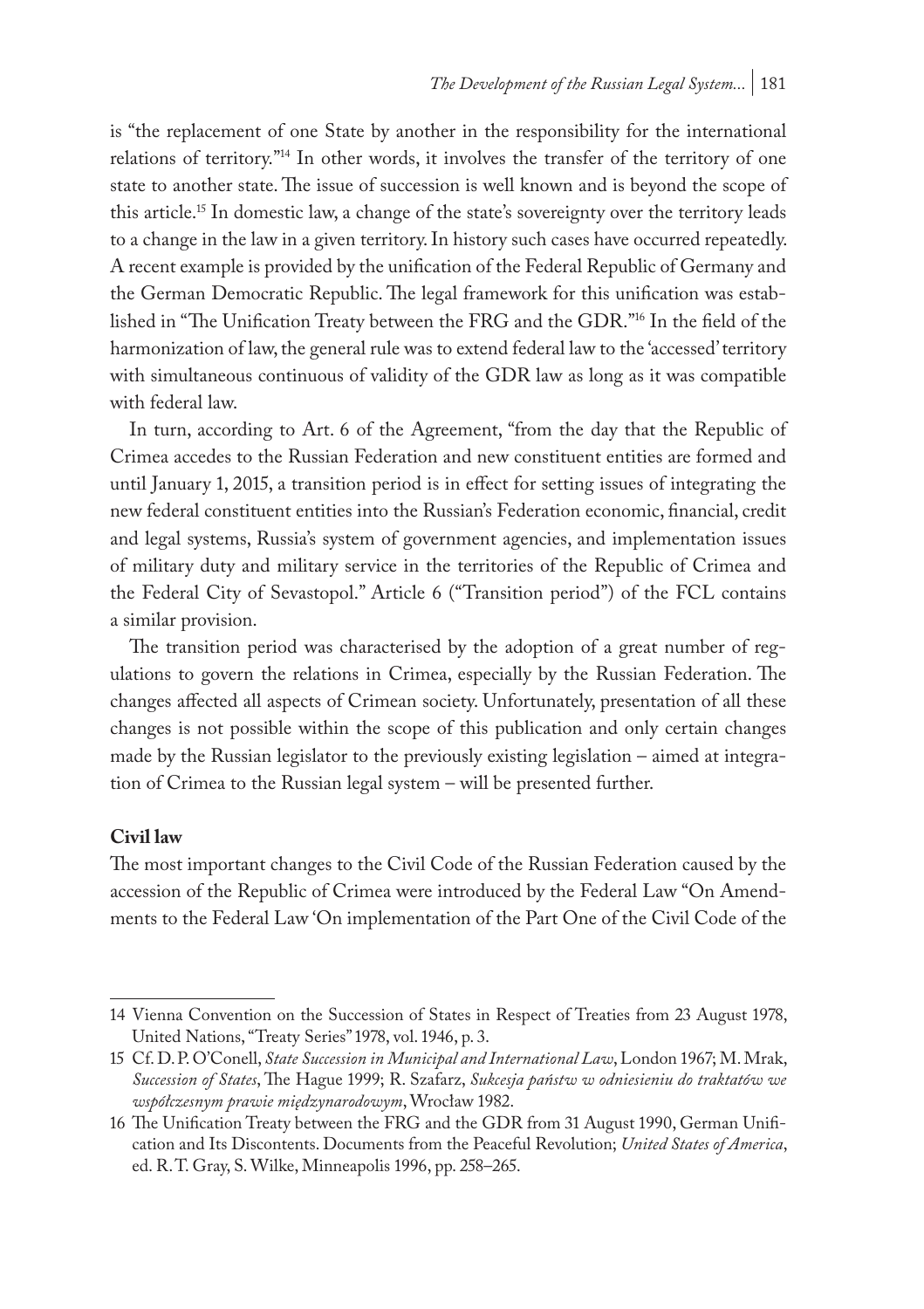Russian Federation' and to Article 1202 of Part Three of the Civil Code of the Russian Federation."17

This law implemented the mechanism of re-registration for legal entities of the Republic of Crimea, which had been registered according to Ukrainian legislation. Thus, according to this law, a legal entity that wanted to acquire the right to re-register to the legal entity of the Russian Federation needed to provide its founding documents by January 1, 2015, in compliance with the legislation of the Russian Federation and to apply for their data entry into the Unified State Register of Legal Entities.

A necessary condition for obtaining this right to re-register is the permanent executive body or, in the absence of a permanent executive body, a body or person authorised to act on behalf of the legal entity without a power of attorney being located in the territory of the Republic of Crimea or the federal city of Sevastopol on the date of the accession of Crimea to Russia.

According to the amendments to art. 1202 of the Civil Code of Russia, the personal law of a legal entity shall be deemed the law of the country where the legal entity has been founded, unless otherwise provided by the Federal Law "On Amendments to the Federal Law 'On implementation of the Part One of the Civil Code of the Russian Federation' and to art. 1202 of Part Three of the Civil Code of the Russian Federation." This implies that with the acquisition of the status of being a legal entity of the Russian Federation, legal entities registered under Ukrainian law in the territory of the Autonomous Republic of Crimea would automatically be considered as legal entities of the Republic of Crimea and therefore as subjects of the Russian Federation. Legal entities, which did not bring their founding documents by 1 January 2015, in compliance with the legislation of the Russian Federation, and did not apply for their data entry into the Unified State Register of Legal Entities, are obliged to acquire the status of a branch of a foreign entity. We should mention that the process of re-registration of legal entities was free of charge till 2015.

At the end of the year, on 31 December 2014, the Federal Law "On Amendments to the Article 19 of the Federal Law 'On implementation of the Part One of the Civil Code of the Russian Federation'" was adopted, which extended the transition period for changing the status of a Ukrainian legal entity to a Russian legal entity.18 According to this law, Crimean legal entities had time to re-register until 1 March 2015, as well as legal entities that decided to acquire the status of a branch of a foreign entity. Legal entities

<sup>17</sup> Federalny zakon ot 5.05.2014, no. 124-FZ "O vnesenii izmenenii v federalnyi zakon 'O vvedenie v deistvie chasti pervoi Grazhdanskogo kodeksa Rossiiskoi Federatsii' i stat'yu 1202 chasti tret'ei Grazhdanskogo kodeksa Rossiiskoi Federatsii,'" http://base.garant.ru/70648870/ [access: 16.02.2017].

<sup>18</sup> Federalny zakon ot 31.12.2014, no. 506-FZ "O vnesenie izmenenii v stat'yu 19 Federalnogo zakona 'O vvedenie v deistvie chasti pervoi Grazhdanskogo kodeksa Rossiiskoi Federatsii,'" http://www.consultant.ru/document/cons\_doc\_LAW\_173197/ [access: 16.02.2017].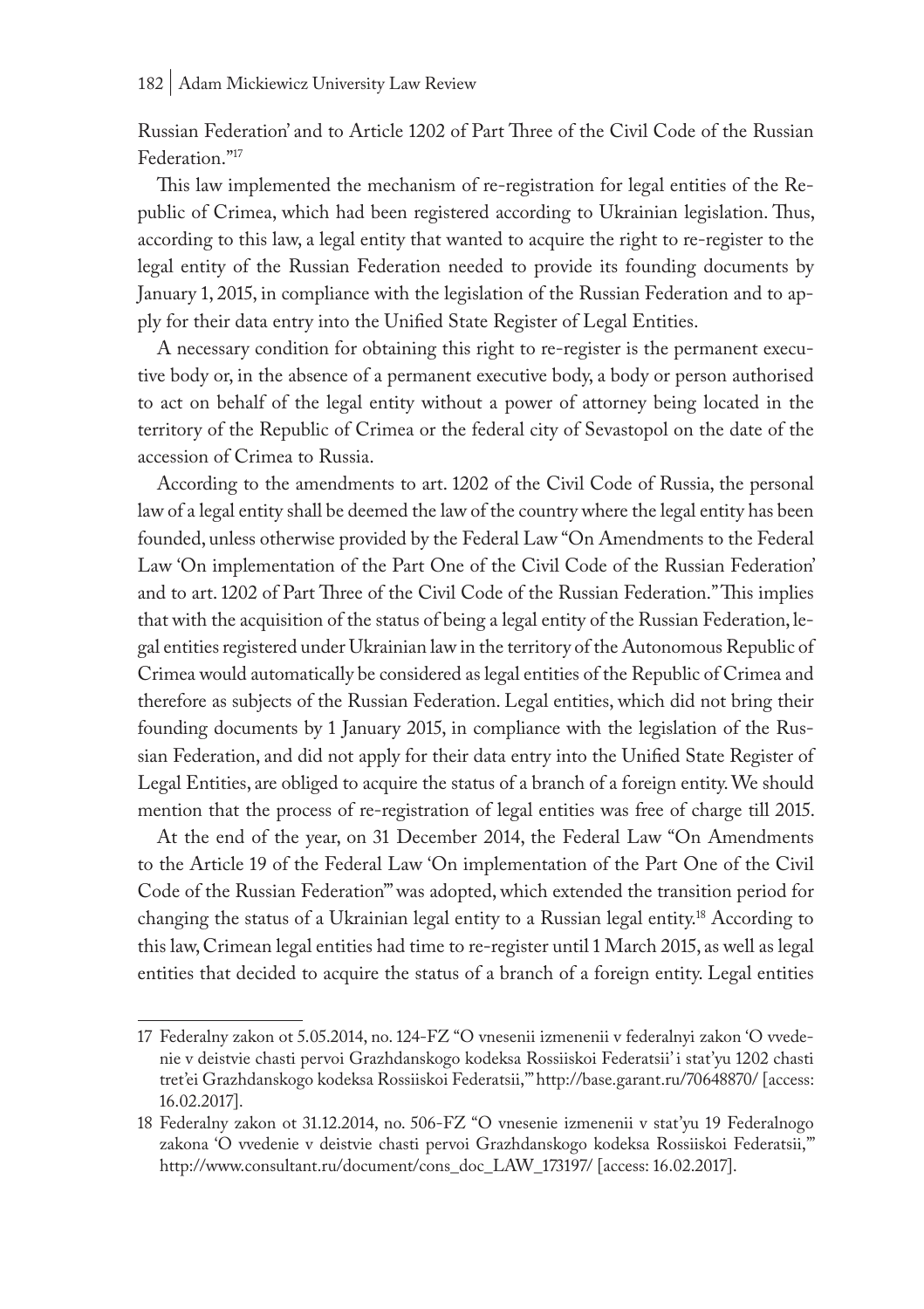that did not bring their founding documents in compliance with the legislation of the Russian Federation, did not apply for their data entry into the Unified State Register of Legal Entities, and did not acquire the status of a branch of a foreign entiry within the specified time, had no right to operate on the territory of the Russian Federation and were subject to liquidation. Agricultural farms had time to re-register to 1 July 2015.

The extension of the transition period for re-registering was granted due to the fact that a small number of existing organizations re-registered by the required deadline of 1 January 2015. According to the Federal Tax Service, as of 12 September 2014 1,166 entities had already re-registered in conformity with the legislation of the Russian Federation.<sup>19</sup> As of 6 February 2015 there were 13,944 entities re-registered.<sup>20</sup> However, there were about 29,000 legal entities registered in Crimea before 18 March 2014.<sup>21</sup> So, approximately half of the enterprises located in the territory of the Republic of Crimea had been re-registered by February 2015.

In the opinion of the deputies of the City Council of Crimea, re-registration was not been completed in time due to delays in the registration authorities' processing times. In connection with this, entrepreneurs did not have enough time to obtain new registration documents.22 But this is just one of the reasons. In addition, the legislation of Ukraine establishes the specific legal forms of legal entities that do not exist in Russian legislation. In Russia there are no such forms as, for example, private enterprises and associations of co-owners of apartment buildings. According to Art. 113 of the Economic Code of Ukraine, private enterprise is deemed an enterprise that acts on the basis of private ownership of one or more citizens of Ukraine, foreigners, stateless persons and his/her/ their labor or with the use of employed labor. An enterprise is also deemed private if it acts on the basis of private ownership of a business entity – a legal entity. It is most similar to the Russian limited liability company (LLC). The main feature of an LLC is the procedure of the charter capital formation. In contrast to an LLC, an enterprise

<sup>19</sup> Svedeniya o yuridicheskikh litsakh, sozdannykh na territoriyakh Respubliki Krym i g. Sevastopolya do 18 marta 2014 g., svedeniya o kotorokh vneseny v EGRYUL v svyazi s privedeniem imi svoikh uchreditelnykh dokumentov v sootvetstvie s zakonodatelstvom Rossiiskoi Federatsii, 12 September 2014, http://regforum.ru/files/677\_pereregistrirovannye\_organizacii\_ kryma\_i\_sevastopolya/get/ [access: 16.02.2017].

<sup>20</sup> Svedeniya o yuridicheskikh litsakh, sozdannykh na territoriyakh Respubliki Krym i g. Sevastopolya do 18 marta 2014 g., svedeniya o kotorokh vneseny v EGRYUL v svyazi s privedeniem imi svoikh uchreditelnykh dokumentov v sootvetstvie s zakonodatelstvom Rossiiskoi Federatsii, 6 February 2015, http://www.nalog.ru/rn77/taxation/krim\_sev/reg\_krim/ [access: 16.02.2017].

<sup>21</sup> Kil'kist' aktivnikh pidpriemstv za regionami Ukraini ta vidami ekonomichnoi diyal'nosti, 15 November 2013, http://www.ukrstat.gov.ua/operativ/operativ2014/kap/kap\_u/kap\_u13.htm [access: 16.02.2017].

<sup>22</sup> V. Nikoforov, *Krymskii biznes ne uspevaet pereiti v Rossiyu. Gossovet Kryma predlozhil prodlit' pereregistratsiyu yuridicheskikh lits*, 23 November 2014, http://www.kommersant.ru/doc/2595496 [access: 16.02.2017].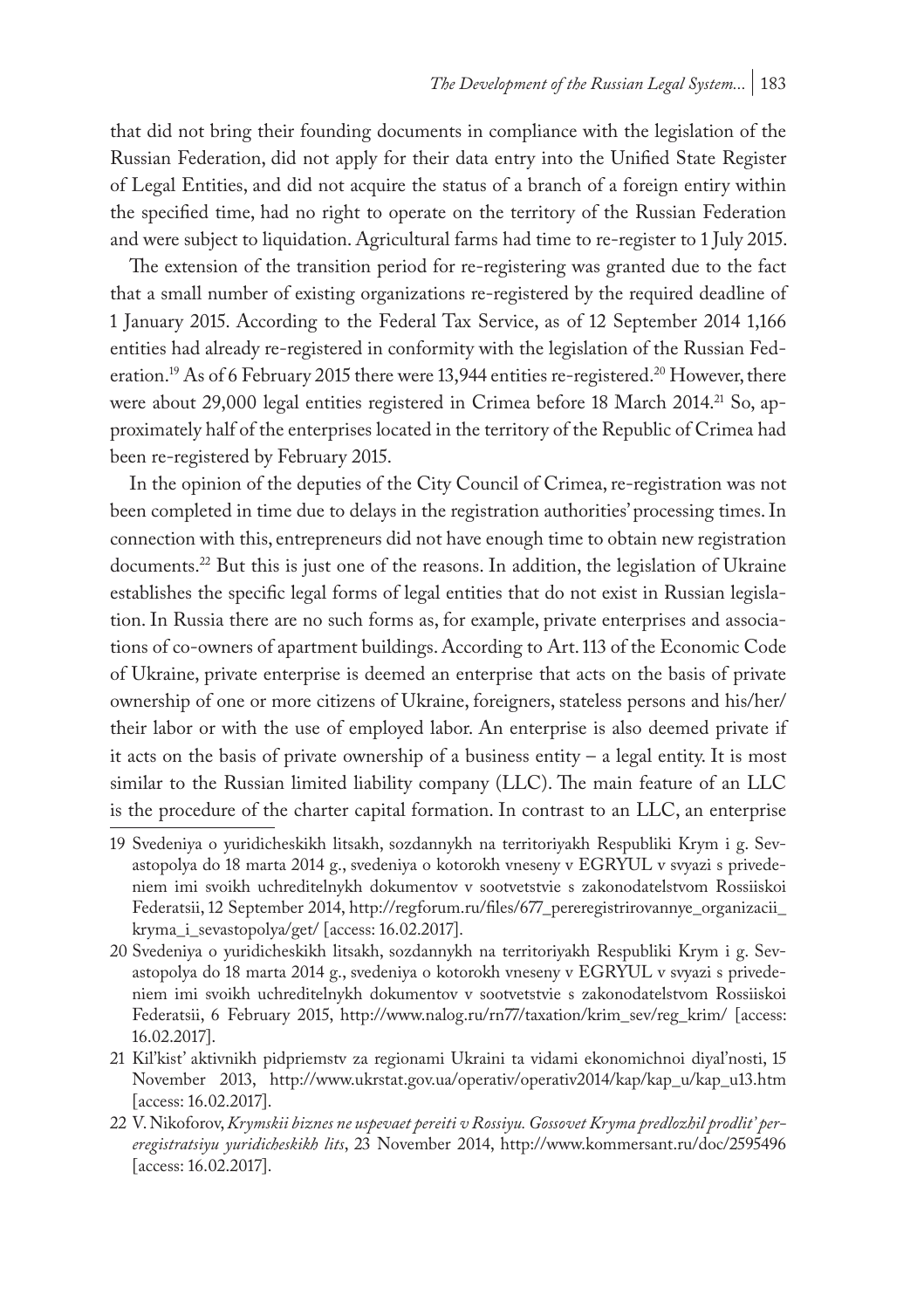#### 184 | Adam Mickiewicz University Law Review

is created on the basis of indivisible authorised capital and unlimited liability for the obligations of the company with all the founders' property. This implies that the form of an LLC is more advantageous in terms of capital protection for the founders. However, private enterprises could conduct business without a stamp and without opening a bank account, which was very convenient for many entrepreneurs. In turn, the association of the co-owners of apartment buildings is an organizational and legal form wherein the owners possess and use the property of apartment buildings, as well as manage them. In Russia, similar forms are the house-building cooperatives and houseowners' associations stipulated by Art. 110 of the Housing Code of the Russian Federation, to which it was necessary to re-register the specified entities. While the first form (private enterprise) was widespread in Ukraine, but associations of co-owners of apartment buildings were not very popular. In Crimea the number of such associations as of 31 December 2014 amounted to 1345 houses, when the multi-family housing stock of the Republic of Crimea consisted of 15069 apartment buildings.23 There were lots of difficulties with the re-registrations of joint stock companies. In Ukraine, there are two forms of joint stock companies ( JSC): public and private. They needed to be re-registered into similar Russian entities. To register a JSC in Russia, the company had to conduct a general meeting of shareholders, who had to approve the transfer of the company to be under Russian jurisdiction. If some shareholders blocked the re-registration, the company would have to buy out their shares, which could be a financial burden for the enterprise. Agricultural farms also have had problems with re-registrations. Under the Russian law, they are not legal entities. But according to Ukrainian law, agricultural farms are legal entities and they keep property and land on the balance sheet. At this moment there are difficulties for them with the transition to the Russian legal field.

In turn, the Minister of Economic Development of the Republic of Crimea, Nicholas Koryazhkin, explained the small amount of re-registered entities in the following way: "issues of taxation in Ukraine are more favorable and more attractive with respect to the transition to the Tax Code of the Russian Federation."24

Finally, at the end of the transition period for changing the status of a Ukrainian legal entity to a Russian legal entity, on 1 July 2015, 16,123 entities were re-registered in conformity with the legislation of the Russian Federation.<sup>25</sup>

<sup>23</sup> Doklad Glavy Respubliki Krym, Predsedatelya Soveta ministrov Respubliki Krym Aksenova Sergeya Valer'evicha o fakticheski dostignutykh znacheniyakh pokazatelej dlya otsenki effektivnosti deyatelsnosti organov ispolnitelnoj vlasti Respubliki Krym za 2014 god i ich planiruemykh znacheniyakh na 3-letnij period (2015), http://rk.gov.ru/rus/opendata [access: 16.02.2017].

<sup>24</sup> *V Krymu po zakonodatelstvu Rossii zaregistrirovalos' 22% SKHD*, 12 November 2014, http:// investigator.org.ua/news/141573/ [access: 16.02.2017].

<sup>25</sup> Svedeniya o yuridicheskikh litsakh, sozdannykh na territoriyakh Respubliki Krym i g. Sevastopolya do 18 marta 2014 g., svedeniya o kotorokh vneseny v EGRYUL v svyazi s privedeniem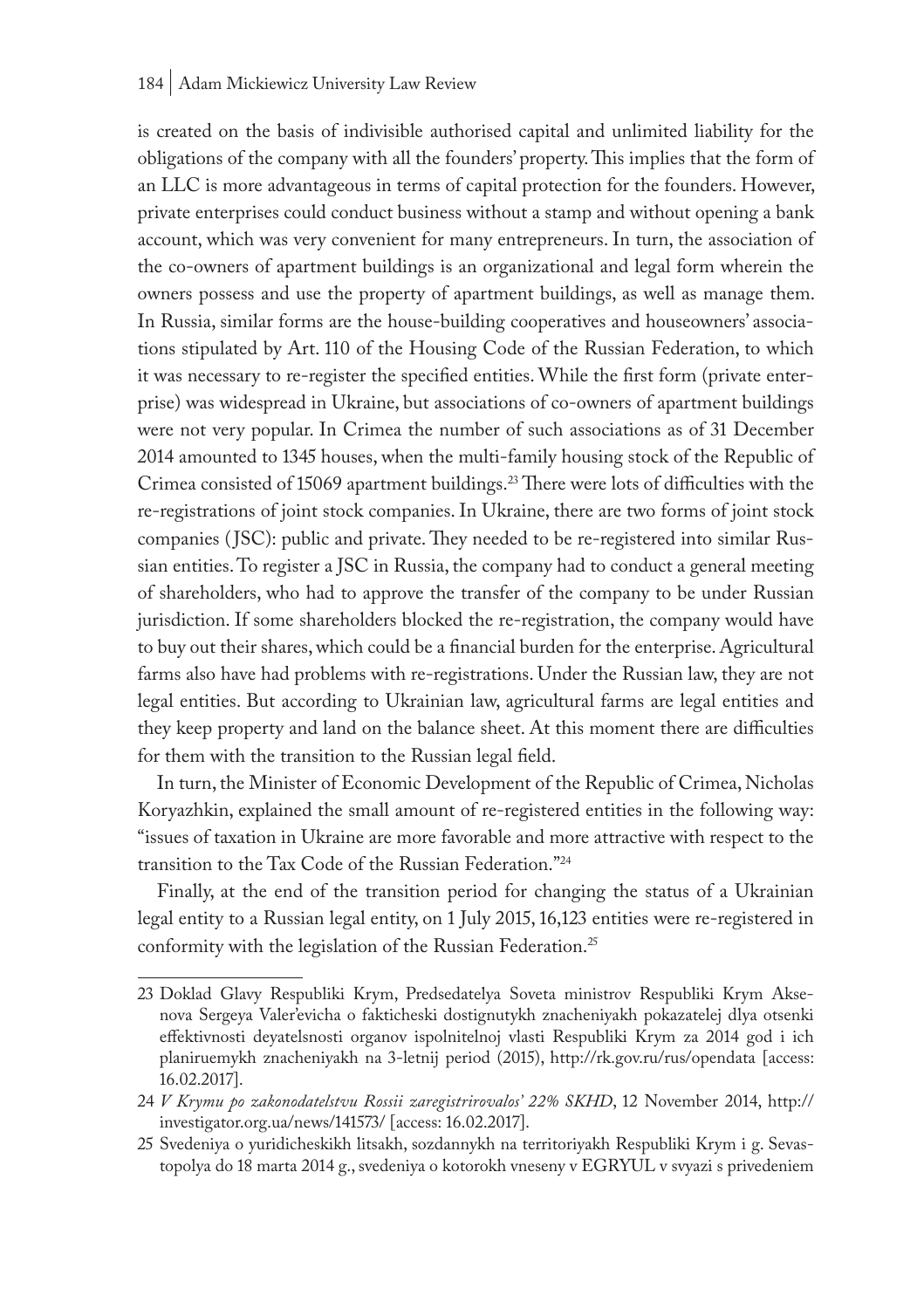#### **Tax law**

According to Art. 15 of the FCL, the legislation of the Russian Federation on taxes and duties apply in the territory of the Republic of Crimea and City of Federal Importance Sevastopol from 1 January 2015.

Tax issues had to be regulated in that territory according to the legal order that was valid on 17 March 2014. But on 11 April 2014, the State Council of the Republic of Crimea adopted the resolution "Instruction On Specifics of Application of Tax Legislation and Taxes in the Republic of Crimea During the Transition Period" that amended VAT regulations.26 According to this document, the basic VAT rate was 20% until 1 May 2014, and on 1 May 2014 the Russian rate of 18% replaced it. It was also provided that Russian tax legislation – except for the provisions governing relations for the establishment, administration and collection of land tax and state tax collection – would be applicable to legal entities and individual entrepreneurs which had been re-registered in the Russian State Register.

It is worth noting that that the tax rate established by that Resolution was further modified by the Resolution of the State Council of the Republic of Crimea on 30 April 2014.27 Thus, the VAT rate was reduced from 1 May 2014 in the Republic of Crimea from 18% to 10%. Such a low VAT rate is characteristic only for offshore areas; but in this case it was necessary first of all to attract Russian businesses and investment to Crimea, since a reduction in VAT is the most important benefit for business development and attracting investors.

Besides that, on 29 November 2014 the Federal Law "On the development of the Crimean Federal District and the free economic zone on the territory of the Republic of Crimea and the federal city of Sevastopol"28 was adopted, which was a further step taken to attract investors to Crimea. Analysis of this law indicates that of all the free economic zones of the Russian Federation, the most favorable conditions are provided

imi svoikh uchreditelnykh dokumentov v sootvetstvie s zakonodatelstvom Rossiiskoi Federatsii, 10 February 2017, https://www.nalog.ru/rn77/taxation/reg\_krim/ [access: 16.02.2017].

<sup>26</sup> Postanovlenie Gosudarstvennogo Soveta Respubliki Krym ot 11.04.2014, no. 2010-6/14 'Polozhenie ob osobennostyakh primeneniya zakonodatelstva o nalogakh i sborakh na territorii Respubliki Krym v perekhodnyi period,' "Sbornik normativno-pravovykh aktov Respubliki Krym" 2014, no. 4, part 2, pp. 128–132.

<sup>27</sup> Postanovlenie Gosudarstvennogo Soveta Respubliki Krym ot 30.04.2014, no. 2093-6/14 'O vnesenie izmenenii' v Postanovlenie Gosudarstvennogo Soveta Respubliki Krym ot 11.04.2014, no. 2010-6/14 'Ob utverzhdenii Polozheniya ob osobennostyakh primeneniya zakonodatelstva o nalogakh i sborakh na territorii Respubliki Krym w perekhodnyi period,' *ibidem*, no. 4, part 3, pp. 204–210.

<sup>28</sup> Federalnyi zakon ot 29.11.2014, no. 377-FZ 'O razvitii Krymskogo federalnogo okruga i svobodnoi ekonomicheskoi zony na territoriyakh Respubliki Krym i goroda federalnogo znacheniya Sevastopolya,' http://ivo.garant.ru/#/document/70807520/paragraph/1:1 [access: 16.02.2017].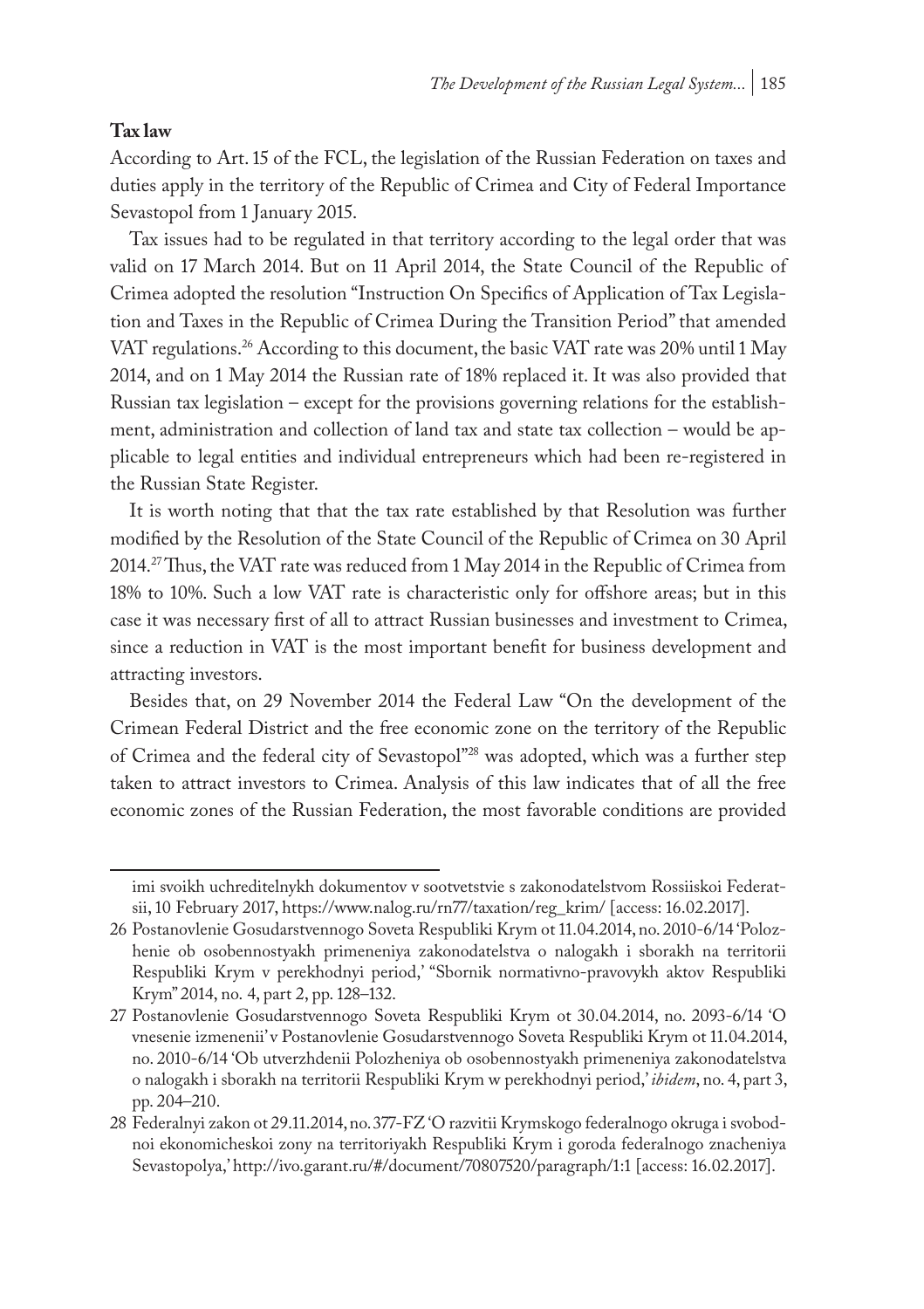in Crimea.29 In order to become a member of the Crimean zone, the investment threshold of 3.000.000 RUB is set for small and medium-sized businesses, while for large businesses it is 30.000.000 RUB. This threshold is exceptionally low for the Russian Federation. For comparison, in the special economic zone in the Kalinigrad region the minimum size of capital investments is set at 150.000.000 RUB.<sup>30</sup> A legal entity has to be registered in Crimea to become the member of the free economic zone. Three types of benefits are provided for investors - tax, customs and administrative.

Tax benefits include a reduced rate on corporate profit tax (part of which is paid to the federal budget – 0%, to the budgets of the Republic of Crimea and Sevastopol – not more than 13.5%), exemption from payment of property tax by members of the free economic zone (for 10 years after the registration of the property acquired for the purpose of conducting relevant activities) and land tax (for 3 years) and a reduced rate of insurance payments: Pension Fund – 6%, Social Insurance Fund – 1.5%, Compulsory Medical Insurance Fund  $-0.1\%$ . In comparison, the general tax rates in Russia are the following: the Pension Fund payment is 22%, payment to the Social Insurance Fund – 2.9%, medical insurance  $-5.1\%$ <sup>31</sup>; corporate profit tax - the part paid to the federal budget – 2%, to budgets of the federal subjects – 18%.32 Customs benefits, including duty-free import to Crimea of goods, components and equipment required for the implementation of investment projects, are provided by the regime of the free customs zone.

In theory, preferential treatment should attract Russian investments to Crimea. On the other hand, it is possible that many investors will take a wait-and-see approach to the new law, because reality does not always meet business expectations. We should not forget that the economic situation in Crimea is difficult: international land routes are limited, there is no developed banking sector and there are problems with the power and water supply. It is more likely that at the beginning of its existence the free economic zone will be attractive mostly for Crimean domestic producers.

<sup>29</sup> Informatsiya o l'gotakh, deistvuyushchikh na territotii osobykh ekonomicheskikh zon v Rossiiskoi Federatsii, http://economy.gov.ru/minec/activity/sections/sez/becomeinvestor/ news/201505194# [access: 16.02.2017].

<sup>30</sup> Federalnyi zakon ot 10.01.2006, no. 16-FZ 'Ob osoboj ekonomicheskoi zone v Kaliningradskoi oblasti i o vnesenii izmenenii v nekotorye zakonodatelnye akty Rossiiskoi Federatsii,' http:// www.consultant.ru/document/cons\_doc\_LAW\_57687/ [access: 16.02.2017].

<sup>31</sup> Federalnyi zakon ot 24.07.2009, no. 212-FZ 'O strakhovykh vznosakh v Pensionnyi fond Rossiiskoi Federatsii, Fond sotsialnogo strakhovaniya Rossiiskoi Federatsii, Federalnyi fond obyazatelnogo meditsinskogo strakhovaniya i territorialnye fondy obyazatelnogo meditsinskogo strakhovaniya,' http://www.consultant.ru/document/cons\_doc\_LAW\_89925/ [access: 16.02.2017].

<sup>32</sup> Nalogovyi kodeks Rossiiskoi Federatsii. Chast vtoraya, http://base.garant.ru/10900200/ [access: 16.02.2017].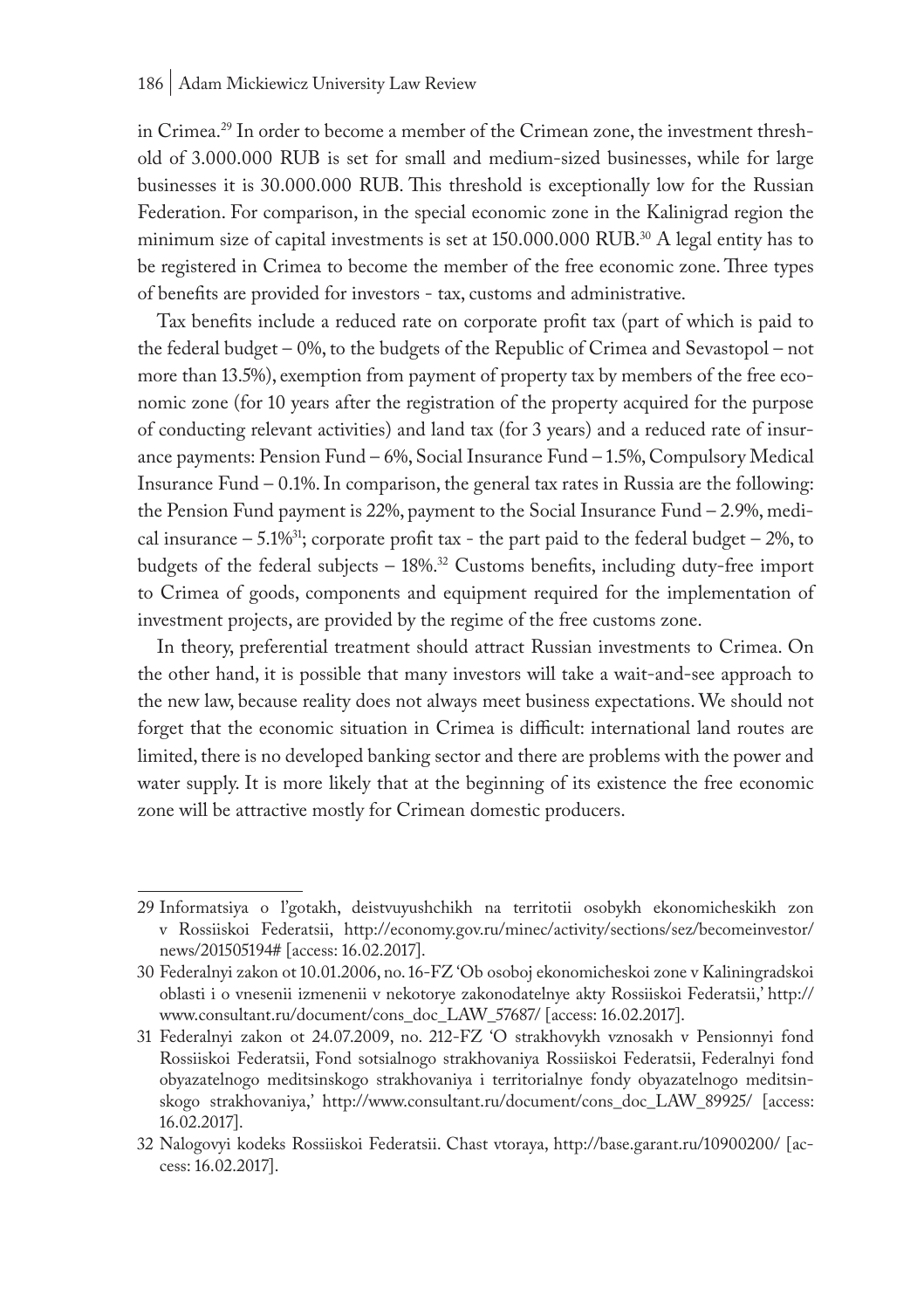#### **Licensed activities**

The regulation of licensed activities by Russian legislation is a very important issue for those entrepreneurs and legal entities in Crimea dealing with licensed products or services. Generally, in Russia it is much more difficult to obtain licenses for licensed activities than in Ukraine.

Article 12 of FCL guaranteed that during the transition period business permits (licenses, except licenses to conduct banking operations and licenses (permits) for the activities of non-credit financial institutions) in the Republic of Crimea and Sevastopol, issued by the state and other authorities of Ukraine, the government and other official bodies of the Autonomous Republic of Crimea, the state and other authorities of the city of Sevastopol, will be valid without limitation of their validity period and any confirmation by the public authorities of the Russian Federation, the Republic of Crimea and the federal city of Sevastopol.

Originally it was planned that Crimean companies would start working with the Russian licenses from 1 January 2015. Most of the difficulties were caused by the Russian norms concerning issuance of licenses for the sale of alcohol. According to the Federal law 'On the state regulation of production and turnover of ethyl alcohol, alcohol and alcohol products and limitation of consumption (drinking) of alcohol production,' only legal entities can sell alcohol.<sup>33</sup> Private entrepreneurs can only sell alcohol products such as beer and cider. In addition, in order to obtain a license, one needs to provide a rental agreement for at least a year or an ownership document for stationary commercial property of a certain square footage. Besides a rental agreement or a property ownership document, a certificate from the Unified State Register of Rights to Real Estate is also needed.

Taking into account the fact that not all legal entities have been re-registered and there have been problems with obtaining a certificate from the Unified State Register of Rights to Real Estate, a decision was made to significantly simplify the licensing procedure for the sale of alcohol by Crimean companies. On 31 December 2014 a Federal Law was adopted: "On Amendments to the Federal law 'On state regulation of production and turnover of ethyl alcohol, alcohol and alcohol products and limitation of consumption (drinking) of alcohol production.'"34 This law made it easier for sellers of alcoholic beverages established prior to 2015 to obtain licenses, as they were not required to

<sup>33</sup> Federalnyi zakon ot 22.11.1995, no. 171-FZ 'O gosudarstvennom regulirovanii proizvodstva i oborota etilovogo spirta, alkogolnoi i spirtosoderzhashchei produktsii i ob ogranichenii potrebleniya (raspitiya) alkogolnoi produktsii,' http://base.garant.ru/10105489/ [access: 16.02.2017].

<sup>34</sup> Federalnyi zakon ot 31.12.2014, no. 491-FZ "O vnesenii izmenenii v Federalnyi zakon 'O gosudarstvennom regulirovanii proizvodstva i oborota etilovogo spirta, alkogolnoi i spirtosoderzhashchei produktsii i ob ogranichenii potrebleniya (raspitiya) alkogolnoi produktsii,'" http:// www.consultant.ru/document/cons\_doc\_LAW\_173117/ [access: 16.02.2017].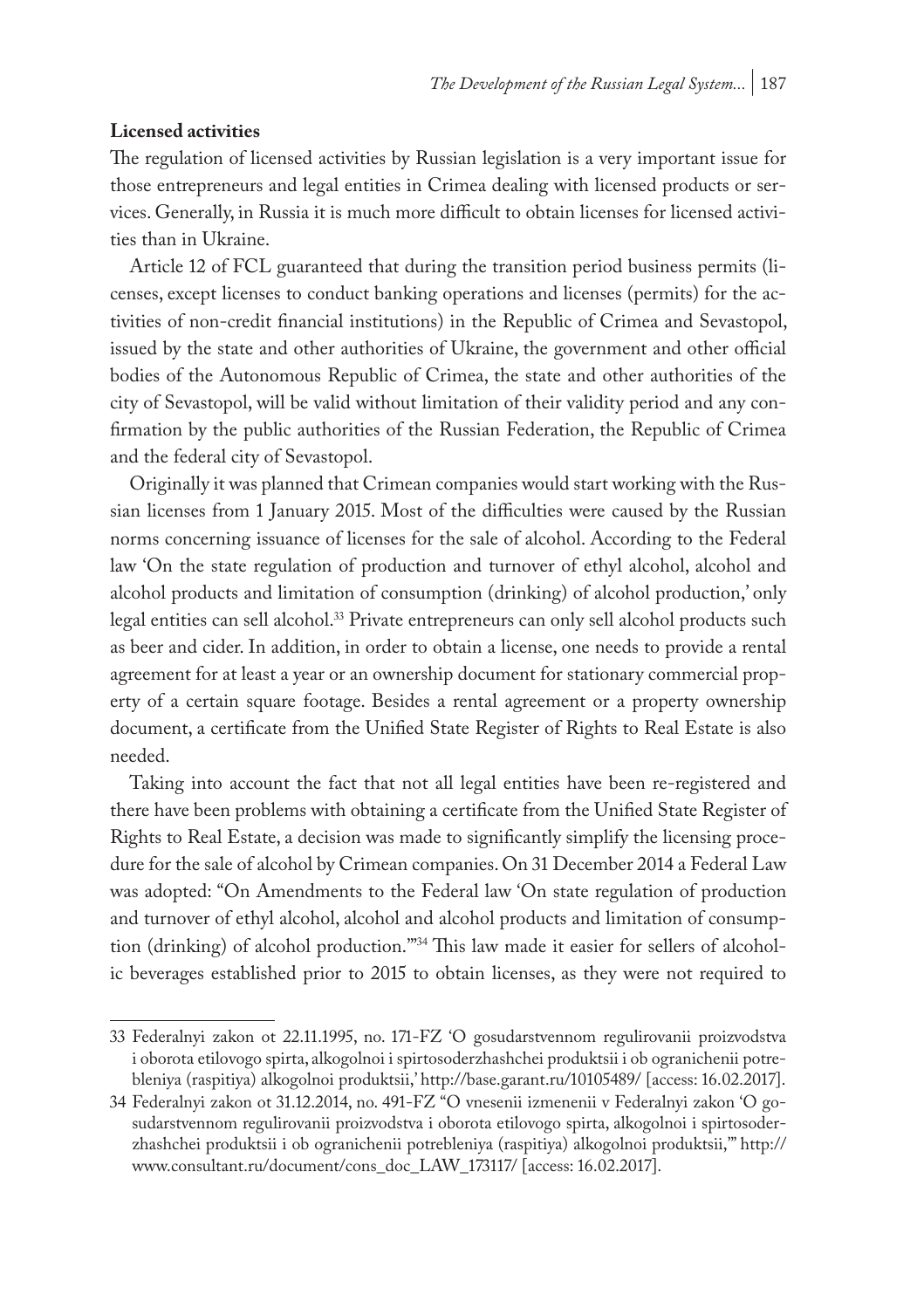possess a commercial property of a certain square footage. The requirement for the lease of commercial property, which had to exceed one year was also abolished, which made it possible to not register a rental agreement in the Unified State Register of Rights to Real Estate. Individual entrepreneurs engaged in the retail sale of beer in Crimea are relieved from the requirement to have stationary retail facilities.<sup>35</sup> Those amendments should have a positive impact on the preservation of economic stability on the peninsula and help to prevent the growth of counterfeiting and illegal trade of alcoholic beverages.

It should be noted that, in accordance with current legislation, the Ukrainian licenses that had not expired were still valid. So, legal entities which did not re-register, were entitled to sell alcoholic beverages until 1 March 2015. As was mentioned, the process of re-registering was extended to this date.

It was also decided to extend the time for obtaining the Russian licenses. Consequently, on December 29 2014 the Federal Constitutional Law was adopted: "On Amendments to the Article 4 and the Article 12 of the Federal Constitutional Law 'On Accession to the Russian Federation the Republic of Crimea and Establishing within the Russian Federation the new constituent entities of the Republic of Crimea and the City of Federal Importance Sevastopol.'"36 Article 12 was changed, and according to this, the deadline for obtaining the Russian licenses was set for 1 June 2015. Until that date, all business activities were divided into two categories - under a compulsory license under Russian law, and without obtaining a license – by using the notification procedure. The notification procedure is supposed to be used for the delivery of medical services, the decontamination and disposal of waste, the conservation of cultural inheritance and development, and the production, testing and repair of aircrafts. This procedure will apply until 1 January 2018. Also until 1 January 2018 there is a moratorium on planned inspections of companies operating in less risky areas for the community and state - where the planned inspections are carried out once every three years.

#### **Criminal law**

Criminal law is the subject of Article 9.20 of the FCL. It is provided that the investigation of criminal cases which were pending before the bodies of preliminary investigation operating in the Republic of Crimea on the day of 18 March 2014 should be carried out

<sup>35</sup> According to the Federal Law "On the basis state regulation of commercial activities in the Russian Federation," stationary retail facilities are commercial properties, which are a building or part of a building, the foundation of which is firmly connected with land and connected toa network of engineering and technical support.

<sup>36</sup> Federalnyi konstitutsionnyi zakon ot 29.12.2014, no. 19-FKZ "O vnesenii izmenenii v stat'i 4 i 12 Federalnogo konstitutsionnogo zakona 'O prinyatii v Rossiiskuyu Federatsiyu Respubliki Krym i obrazovaniya v sostave Rossiiskoi Federatsii novykh sub'ektov – Respubliki Krym i goroda federalnogo znacheniya Sevastopolya,'" http://base.garant.ru/70830620/ [access: 16.02.2017].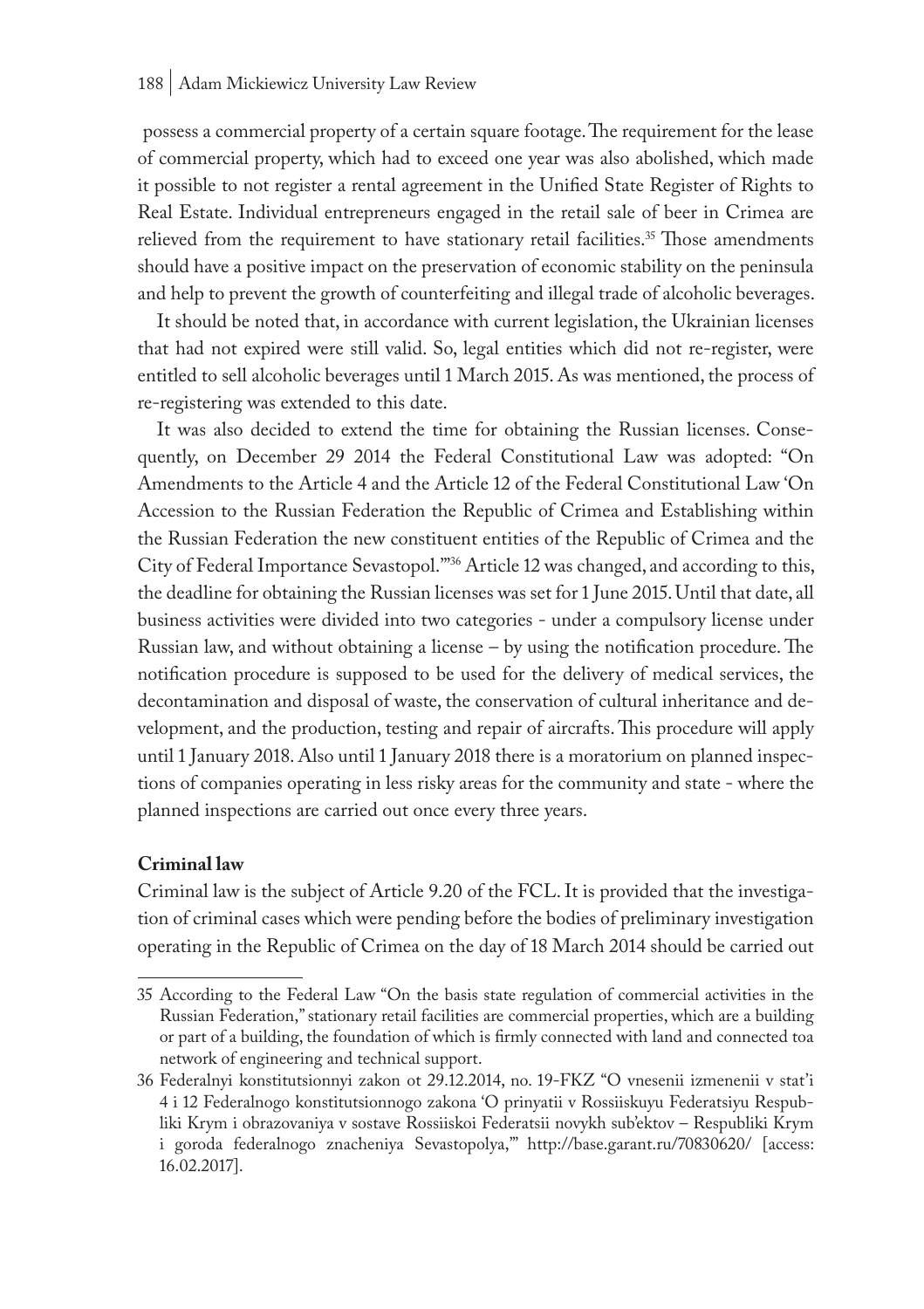according to the criminal procedural legislation of the Russian Federation. Criminal cases were submitted for examination to courts on condition that the accusation was supported by the Prosecutor of the territorial authority of the Prosecutor's Office of the Russian Federation on behalf of the Russian Federation.

On 5 May 2014, the Federal Law "On the Application of Provisions of the Criminal code of the Russian Federation and the Code of Penal Procedure of the Russian Federation in the territories of the Republic of Crimea and the Federal City of Sevastopol" was adopted.37 It was approved that Russian criminal law applies to criminal cases in Crimea and Sevastopol that date back to the period before 18 March 2014. Application of more stringent penalties for crimes committed prior to 18 March 2014 is not allowed. This means that a more severe penalty than the one that had to be applied at the time of the crime can not be imposed, i.e. when the Criminal Code of the Russian Federation stipulates a tougher penalty or considers an action as a crime, while the Criminal Code of Ukraine does not - this law cannot be applicable to suspects and defendants.

The law defines the mode of action with evidence in support of pre-trial proceedings that was not completed by 18 March 2014.38 The prosecutor has the main role in that process. The prosecutor determines the type of prosecution and investigative jurisdiction in accordance with the Criminal Procedure Code of the Russian Federation. The prosecutor should decide if acts containing elements of crime are crimes under Russian law or not.

The above-mentioned law also stipulates how cases examined before 18 March 2014 will be treated. Judgments of the Ukrainian courts on the territory of the Republic of Crimea and Sevastopol before March 18 have the same legal force as judgments of the Russian courts. There is a possibility to appeal against judgments issued before 18 March 2014. However, this has to be done in compliance with Russian law.

None of these documents stipulated that the legislation of the Republic of Ukraine in Crimea continued to apply during the transition period. This raises the question about the possibility of local law enforcement officers applying the criminal and criminal procedural law of the Russian Federation in Crimea. Criminal cases that were investigated under the Criminal Procedure Code of Ukraine were formed on the basis of other legislation, which is qualitatively different from the Russian Criminal Procedure Code.<sup>39</sup>

<sup>37</sup> Federalnyi zakon ot 5.05.2014, no. 91-FZ..., *op. cit.*

<sup>38</sup> E. Kremyanskaya, *A short note of the development of the Criminal Justice System after the Accession of Crimea and Sevastopol to the Russian Federation*, "New Journal of European Criminal Law" 2014, vol. 5, no. 2, pp. 258–259.

<sup>39</sup> Cf. E. Alontseva, *Sledstvennye deistviya po ugolovo-protsessual'nomu zakonodatel'stvu RF i Ukrainy (sravnitelno-pravovoe issledovanie)*, "Mezhdunarodnoe ugolovnoe pravo i mezhdunarodnaya yustitsiya" 2010, no. 2, pp. 17–19; N. Kovtun, *Sudebnye stadii i proizvodstva UPK Ukrainy: sistema i vektory realizovannykh normativnykh reform*, "Ugolovnoe sudoproizvodstvo" 2013, no. 2, pp. 23–30; I. Makeeva, *Ponyatie dosudebnogo proizvodstva po ugolovno-protsessual'nomu*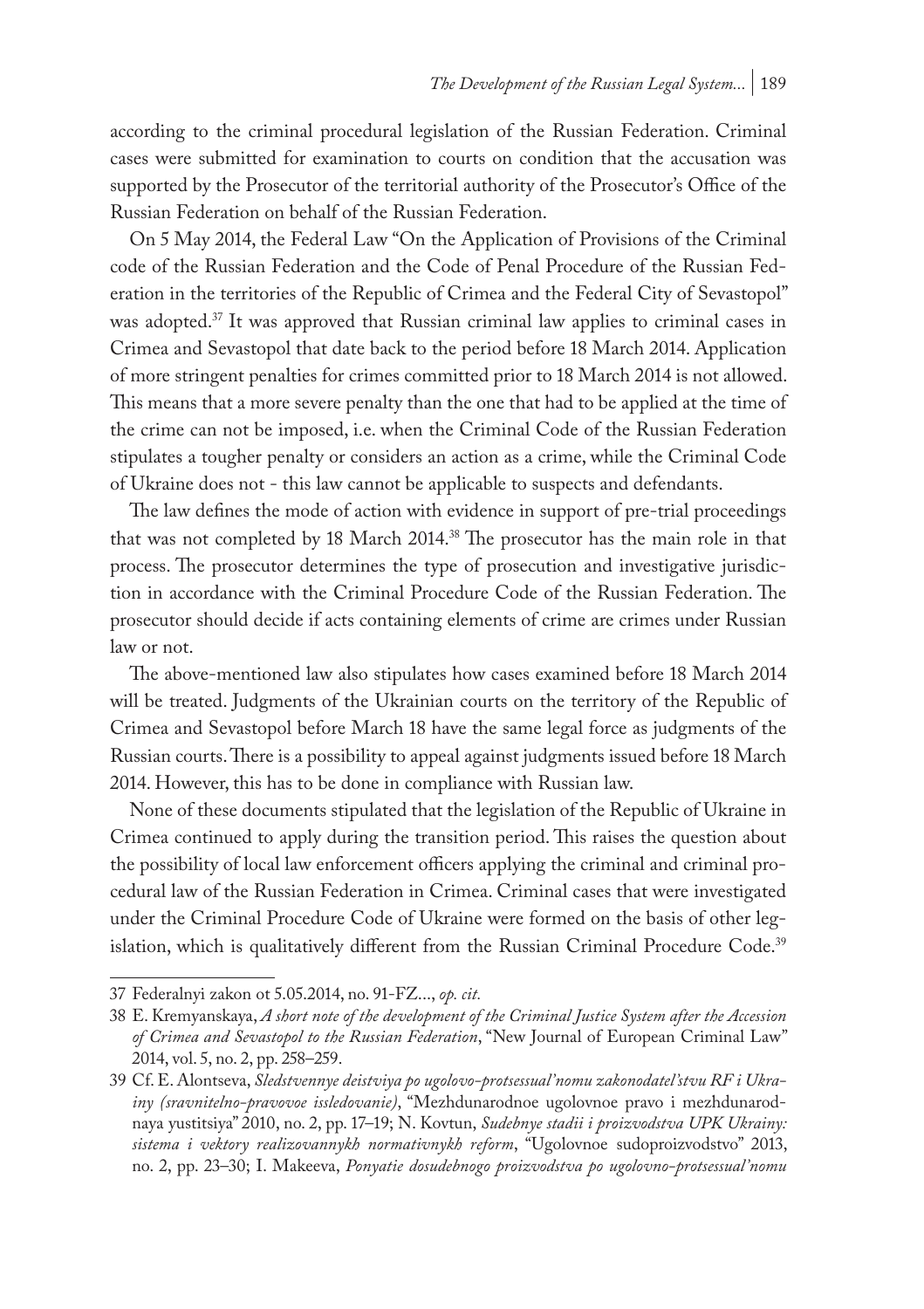Despite this, the investigation should continue in accordance with the criminal procedure legislation of the Russian Federation. At the same time, law enforcement employees have not studied criminal law and criminal procedure legislation of the Russian Federation before. The current legal situation can trigger unpredictable consequences. A criminal case for organizing and participating in mass riots on 26 February 2014 could be a good example of such case. In January – February 2015 three Crimean Tatars were arrested in the course of a criminal investigation into the organization and participation in mass riots on 26 February 2014 (Article 212.1 and 2 of the Criminal Code of the Russian Federation). At that time the arrested suspects were citizens of Ukraine and Crimea was Ukrainian territory. According to Article 12. 3 of the Criminal Code of the Russian Federation, criminal proceedings against foreign nationals who have committed crime on the territory of another State is possible only for a crime against the interests of the Russian Federation or a citizen of the Russian Federation. The question is what this investigation is trying to prove: that in February 2014 Ukrainian citizens in Crimea committed acts against the interests of Russia or its citizens?

# **The judiciary in the transition period in the Republic of Crimea and Sevastopol**

According to Article 9 of the FCL, during the transition period in the Republic of Crimea and Sevastopol courts of the Russian Federation (the federal courts) were created in accordance with the legislation of the Russian Federation on the judicial system.

Civil, administrative and commercial cases, as well as criminal cases, admitted to the proceedings of courts of first instance, operating in the territory of the Republic of Crimea and Sevastopol, prior to 18 March 2014 and which had not been decided by that time continue to be considered in accordance with the relevant legislation of the Russian Federation. Criminal cases will be considered on condition that the accusation will be supported by the prosecutor of the relevant territorial authority of the Russian Federation Prosecutor's Office on behalf of the Russian Federation.

Immediately after this law came into force, the Crimean courts temporarily ceased to adjudicate, although claims that were based on the norms of Russian legislation were accepted. However, in practice, the judicial system in Crimea has remained almost wholly inactive. The reason for this collapse was the collision of the legal systems of two different states. Such dualism in the legal regulation of various aspects of social relations has created severe difficulties in resolving a number of issues. Despite the genetic relatedness of the procedural legislation of the Russian Federation and Ukraine, there are

*zakonodatel'stvu Rossiiskoi Federatsii i Ukrainy*, "Mezhdunarodnoe ugolovnoe pravo i mezhdunarodnaya yustitsiya" 2013, no. 5, pp. 9–13.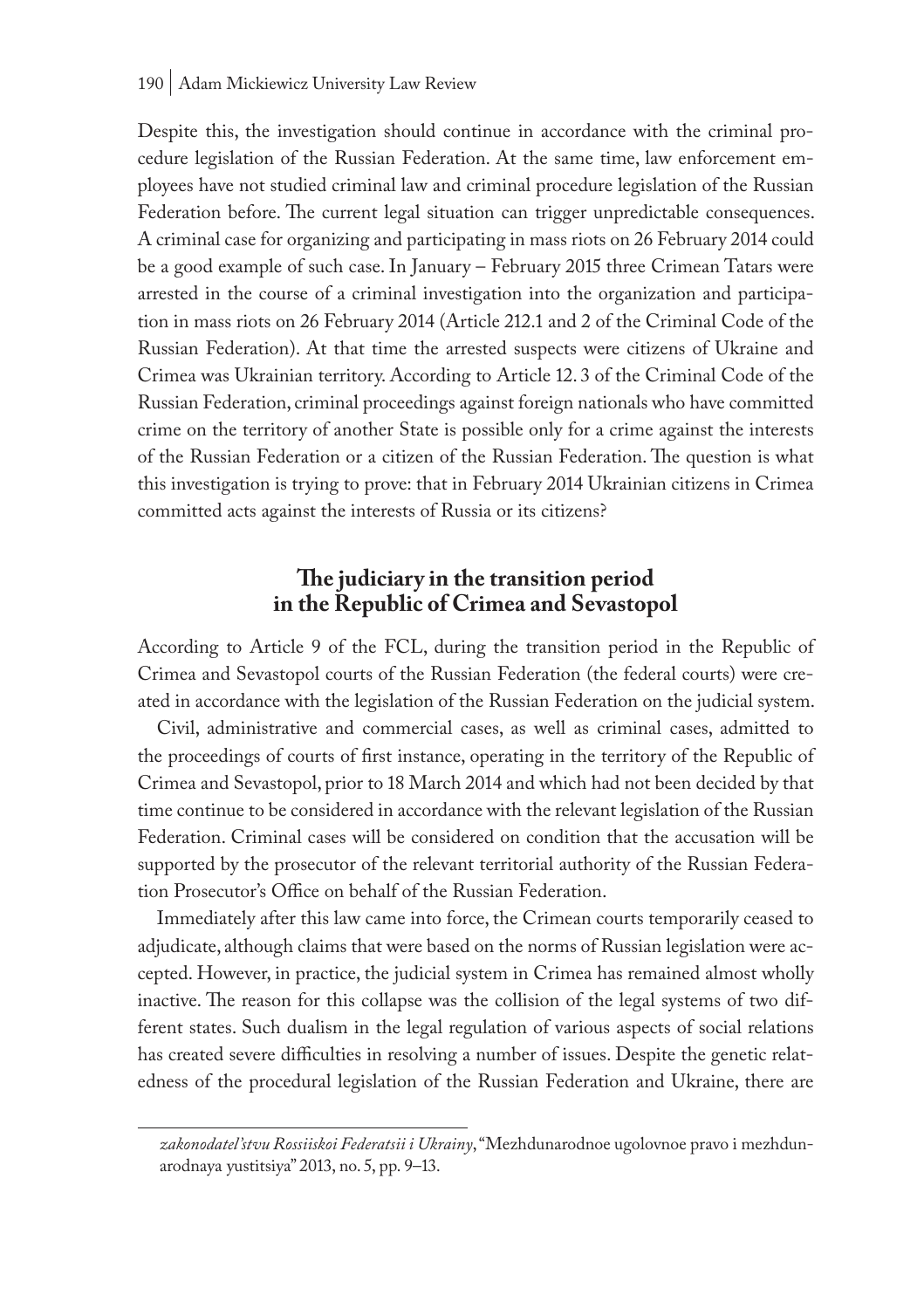nevertheless a number of differences, from the procedure for determining the amount of the state's court costs, the procedure for notifying participants in the process and collecting evidence, through to the issuance of the writ of execution.<sup>40</sup> For example, in accordance with the Law of Ukraine "On the judicial assembly," the court fee is charged as a rate of the minimum monthly wage established by law as of January 1 of the calendar year, in which the relevant application or complaint is filed to court – in relation to the amount of the claim and as a fixed amount. The amount of the court fees for filing a court claim of a property nature depends on the type of court. In a court of general jurisdiction the amount of the court fee is 1 percent of the amount of the claim but not more than 3 times the minimum wage, in the commercial court  $-2\%$  of the amount of the claim but not exceeding 60 minimum wages, in the administrative court  $-2\%$  of the amount of the claim but not more than 4 minimum wages.<sup>41</sup> In Russia, the amount and payment procedure of state fees (including court costs) is established by the Tax Code of the Russian Federation. In a court of general jurisdiction the amount of the court fee is dependent on the amount of the claim. The minimal amount of the court fee is 4% of the amount of the claim but not less than 400 RUB. The maximum amount of the court fee is charged when the amount of the claim of more than 1.000.000 RUB and is 13,200 RUB + 0,5% of the amount exceeding 1.000.000 RUB, but not more than 60000 RUB. Obviously, from the claimant's point of view, the method set out in the Ukrainian legislation was more favorable.

Furthermore, according to Article 9.5 of the FCL, "persons holding positions of judges in courts (in Crimea on the day of its accession to the Russian Federation), shall continue to administer justice to the creation and launching of the courts of the Russian Federation in these territories if they have Russian citizenship." During the first months after Crimea's accession to the Russian Federation not so many people obtained Russian citizenship. Hence, there were situations whereby citizens of Ukraine had to make judicial decisions on behalf of Russia. The judges working in Crimean courts generally do not have an appropriate knowledge of Russian law. Thus the peculiar situation arose whereby a person who was a citizen of one country and had not lost or given up their citizenship and was appointed by the previous governing state to a specific position and given the required oath, suddenly – without being released from these positions either an his own request or for other reasons – began to serve the interests of another State that had not even nominated him or her to that position. Realizing the inconsistency of this situation, which was not governed by relevant legislation, and given the absence of

<sup>40</sup> N. Marysheva, *Regulirovanie mezhdunarodnogo grazhdanskogo protsessa v stranakh SNG*, in *Mezhdunarodnoe chastnoe pravo*, ed. N. Marysheva, Moskva 2011, pp. 836–844.

<sup>41</sup> Zakon Ukrainy N 3674-VI ot 8.07.2011 'O Sudebnom Sbore,' http://kodeksy.com.ua/ka/o\_ sudebnom\_sbore.htm [access: 16.02.2017].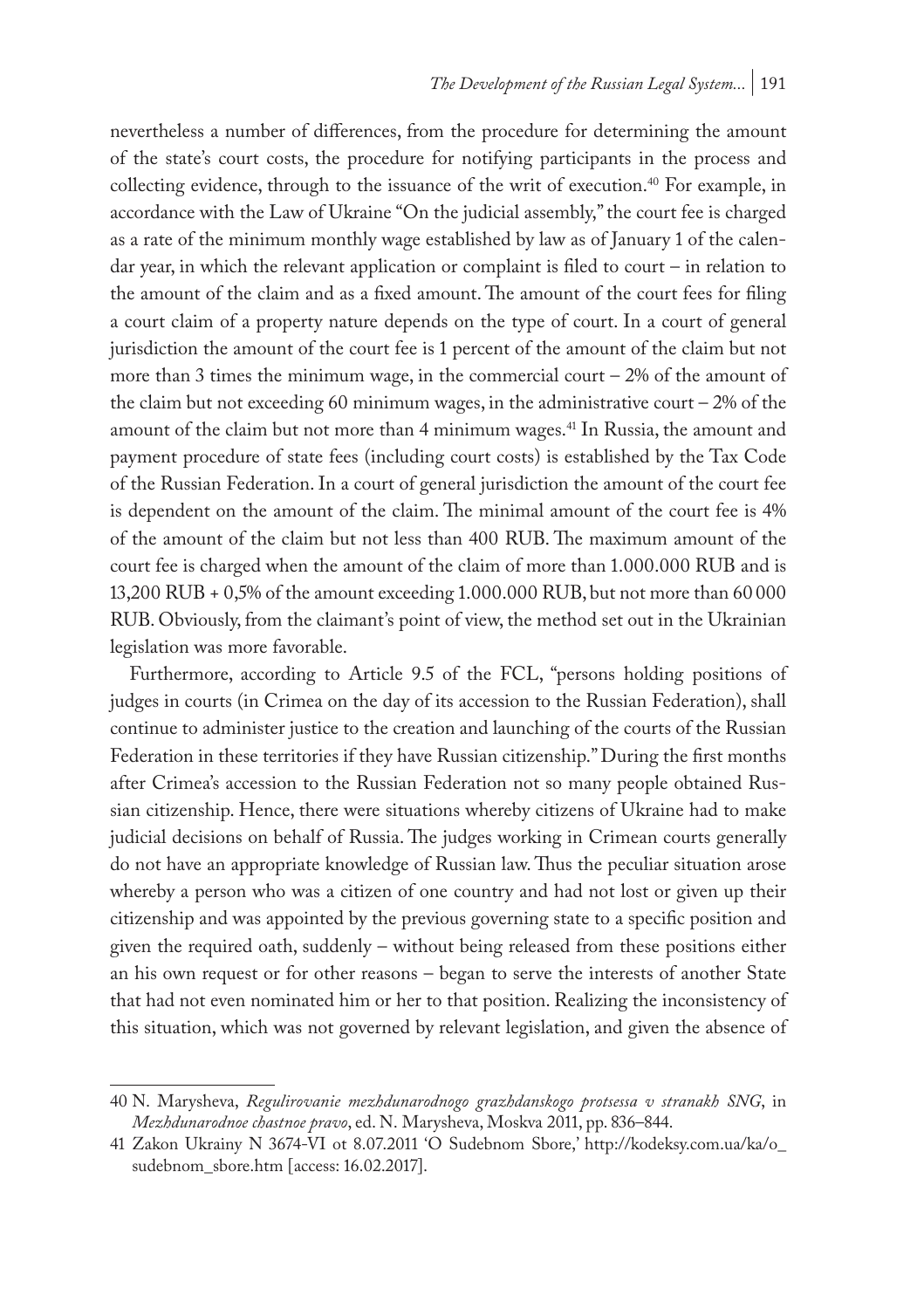their own knowledge and skills, the judges tried not to make any decisions and simply delayed trials. As was pointed in an interview of the Chairman of the Economic Court of the Republic of Crimea Sergey Lazarev, the consideration of cases that had started in accordance with Ukrainian legislation were suspended, because the judges who stayed to work in Crimea had no right to consider cases before a decision on their obtaining Russian citizenship.42

In order to resolve this situation, on June 23, 2014 the President of the Russian Federation signed a number of federal laws aimed at the formation of the judicial system of the Republic of Crimea and Sevastopol:

- The Federal Law "On the Creation of Courts of the Russian Federation in the Republic of Crimea and the City of Federal Importance Sevastopol and on Amending to Some Legislative Acts of Russian Federation,"43
- The Federal Law "On the Bodies of the Judicial Community of the Republic of Crimea and the City of Federal Importance Sevastopol,"44
- The Federal Law "On the procedure of selection of candidates for the initial composition of the federal courts, established in the territory of the Republic of Crimea and the City of Federal Importance Sevastopol,"45
- The Federal Constitutional Law "On creation of the Twenty First Arbitration Appeal Court, and on Amending the Federal Constitutional Law 'On arbitration courts in the Russian Federation.'"46

The Federal Law "On the Creation of Courts of the Russian Federation in the Republic of Crimea and the Federal City of Sevastopol" provides for the establishment of the Supreme Court of the Republic of Crimea, the Arbitration Court of the Republic of Crimea, twenty four district and city courts of the Republic of Crimea; and the Arbitra-

<sup>42</sup> M. Bludshaya, Okkuporovannoe pravosudie v Krymu i "litsa, zamschayuschie dolzhnosti sudei," 28 March 2014, http://racurs.ua/496-okkupirovannoe-pravosudie-v-krymu-i-lica-zameschauschie-doljnosti-sudey [access: 16.02.2017].

<sup>43</sup> Federal'nyi zakon ot 23.06.2014, no. 154-FZ 'O sozdanii sudov Rossiiskoi Federatsii na territoriyakh Respubliki Krym i goroda federalnogo znacheniya Sevastopolya i o wnesenii izmenenii v otdel'nye zakonodatel'nye akty Rossiiskoi Federatsii,' http://ivo.garant.ru/#/document/70681114/paragraph/1:1 [access: 16.02.2017].

<sup>44</sup> Federal'nyi zakon ot 23.06.2014, no. 155-FZ 'Ob organakh sudeiskogo soobscchestva Respubliki Krym i goroda federal'nogo znacheniya Sevastopolya,' http://www.consultant.ru/document/cons\_doc\_LAW\_164497/ [access: 16.02.2017].

<sup>45</sup> Federal'nyi zakon ot 23.06.2014, no. 156-FZ 'O poryadke otbora kandidatov v pervonachal'nye sostavy federal'nykh sudov, sozdavaemykh na territiriyakh Respubliki Krym i goroda federal'nogo znacheniya Sevastopolya,' http://www.consultant.ru/document/cons\_doc\_LAW\_ 164494/ [access: 16.02.2017].

<sup>46</sup> Federal'nyi Konsitutsionnyi zakon ot 23.06.2014, no. 10-FKZ "O sozdanii dvadtsat' pervogo arbitrazhnogo apellyatsionnogo suda i o vnesenii izmenenii v federal'nyi konstitutsionnyi zakon 'b arbitrazhnykh sudakh v Rossiiskoi Federatsi,'" http://www.consultant.ru/document/ cons\_doc\_LAW\_164495/ [access: 16.02.2017].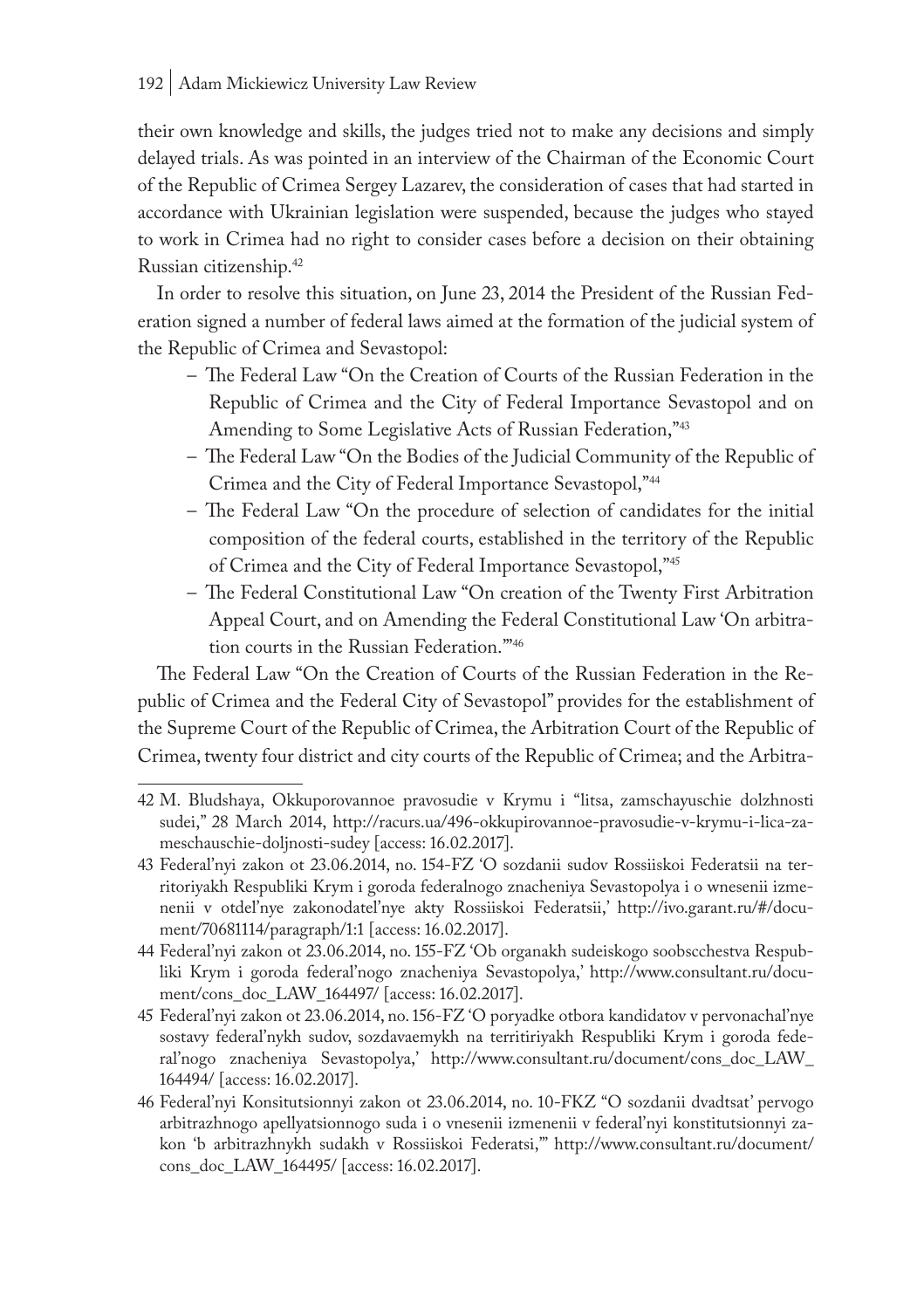tion Court of Sevastopol, the Sevastopol City Court, four district courts of Sevastopol, the Crimean Military Court and the Sevastopol Military Court. The law also establishes rules for considering cases and submitting for examination to the general, commercial, appellate commercial, administrative, appellate administrative courts operating in the territory of the Republic of Crimea and Sevastopol, and those not resolved on 18 March 2014. The law confirms the provisions of Article 20.4 of the FCL – the resolution about the day in which the activities of the courts were to start in Crimea had to be made at the Plenum of the Supreme Court of the Russian Federation. The courts of the Russian Federation officially only started their activities on 26 December 2014 in accordance with the resolution of the Plenum of the Supreme Court, which was only adopted on 23 December 2014.47

The Federal Law "On the procedure of selection of candidates for the initial composition of the federal courts, established in the territory of the Republic of Crimea and Sevastopol city of federal significance" establishes the procedure for selecting judges. This selection is made on a competitive basis, taking into consideration the legal education, professional experience and the results of the admittance examination. This law established a preferential right for individuals holding the position of judge in courts operating in the territory of the Republic of Crimea and Sevastopol on 18 March 2014 to fill the positions of judge of the federal courts of general jurisdiction and arbitration courts, if they acquired Russian citizenship and complied with the requirements for candidates for the post of judge in accordance with Russian federal law. For such individuals, the law establishes an exception. In such a case, a basic document confirming the existence of a foreign nationality (passport), together with a disclaimer of it, must be transferred to the Judicial Department of the Supreme Court of the Russian Federation. In accordance with the legislation of Ukraine, the date of renunciation of citizenship is the date of publication of a relevant decree of the President of Ukraine. Thus in practice it was possible that active judges of Russian Federation would officially be citizens of Ukraine as well. Accordingly, the transfer of their Ukrainian passport together with a letter of resignation of their Ukrainian citizenship was supposed to serve, according to the Russian legislators, as a certain guarantee of the intention of such persons to resolve the situation with their citizenship.

Completion of the formation of the judiciary of the Republic of Crimea and Sevastopol occurred before 1 July 2015. After that date, the further formation and operation of the judiciary has been carried out in the usual manner, in accordance with the procedure adopted in Russia.

<sup>47</sup> Postanovlenie Plenuma Verkhovnogo Suda RF 'O dne nachala deyatel'nosti federal'nykh sudov na territoriyakh Respubliki Krym i goroda federal'nogo znacheniya Sevastopolya,' http:// supcourt.ru/search.php?searchf=%EA%F0%FB%EC [access: 16.02.2017].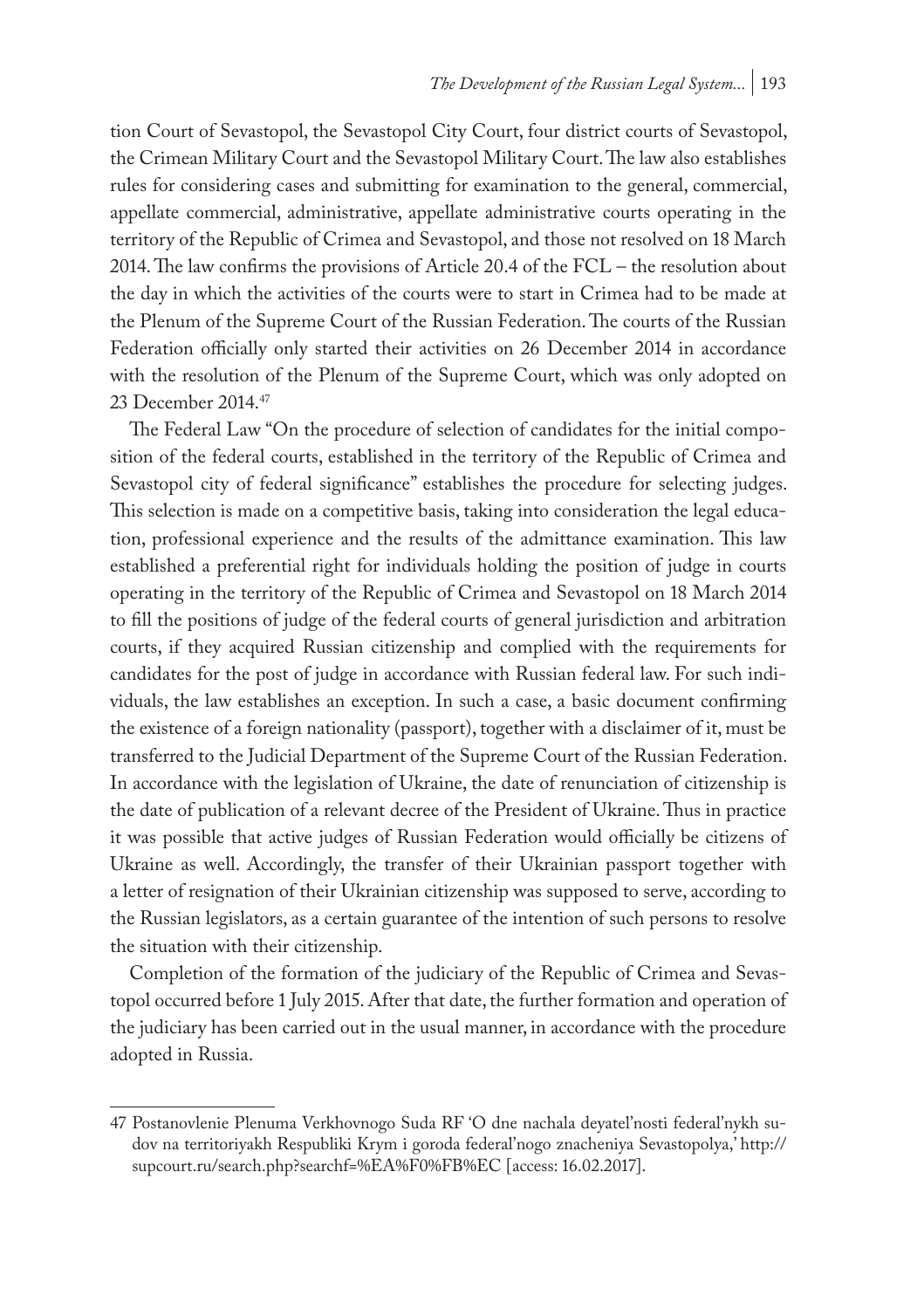# **Conclusion**

The accession of Crimea to the Russian Federation is a complicated process of extending the Russian legal system to the territory of the Republic of Crimea. The Russian and Ukrainian legal systems have many differences, in all fields. Residents of Crimea were not familiar with Russian law, which additionally was changing during the transition period. At the same time, residents of the new Russian federal entity are not always sufficiently aware and prepared for the fact that Russian and the Ukrainian laws are quite different. Furthermore, professionals whose task is to apply the law – judges and the employees of judicial authorities – faced the same problem. Residents of Crimea had to re-register companies initially registered according to the Ukrainian legislation. That time was extended. During that time more than half of the existing companies registered before 18 March 2014 were re-registered. The remaining companies ceased their activity. Currently the main challenge for Crimean entrepreneurs is to conduct business according to Russian legislation. The decision to impose a moratorium on the planned state audits of certain types of company should surely be welcomed. However, it would be advisable to introduce a temporary moratorium on the application of penalties in relation to Crimean entrepreneurs for violations identified during the first state audit. Many questions are arising in connection with criminal law; lack of legal competence within the employees of the judicial authorities remains the biggest problem. The transition period was characterised by discrepancies, difficulties and lack of clarity in the judiciary. From 1 July 2015 the judiciary has carried out its duties in accordance with the procedure followed in Russia. Unfortunately, there is evidence that violations of the Federal law of the Russian Federation in the Republic of Crimea are frequently committed by courts of the first instance.<sup>48</sup> One of the ways to improve the quality of the judiciary may be sending Russian judges to work in Crimea. This solution was adopted during the harmonisation of the judiciary after the unification of RFN and GDR.

It was necessary to ensure that the residents of the Republic of Crimea had legal certainty, which has become one of the basic criteria for the whole of society and the individuals' quality of life in the contemporary world. As was mentioned, the principle of legal certainty is one of the most important of the European democratic achievements. It makes the actions of both state authorities and citizens more predictable. Unfortunately, during the transition period Russian legislature has failed to set conditions for the legal certainty of Crimean residents in all fields of life. However, the legal integration of Crimea to the Russian Federation has started and seems irrevocable. For the successful continuation of this integration, it is necessary to improve the qualifications of the

<sup>48</sup> V. Kululaev, *Zakonodatelstvo Rossii ne rabotaet v Krymu*, 19 August 2015, http://7x7-journal.ru/ post/66107 [access: 16.02.2017].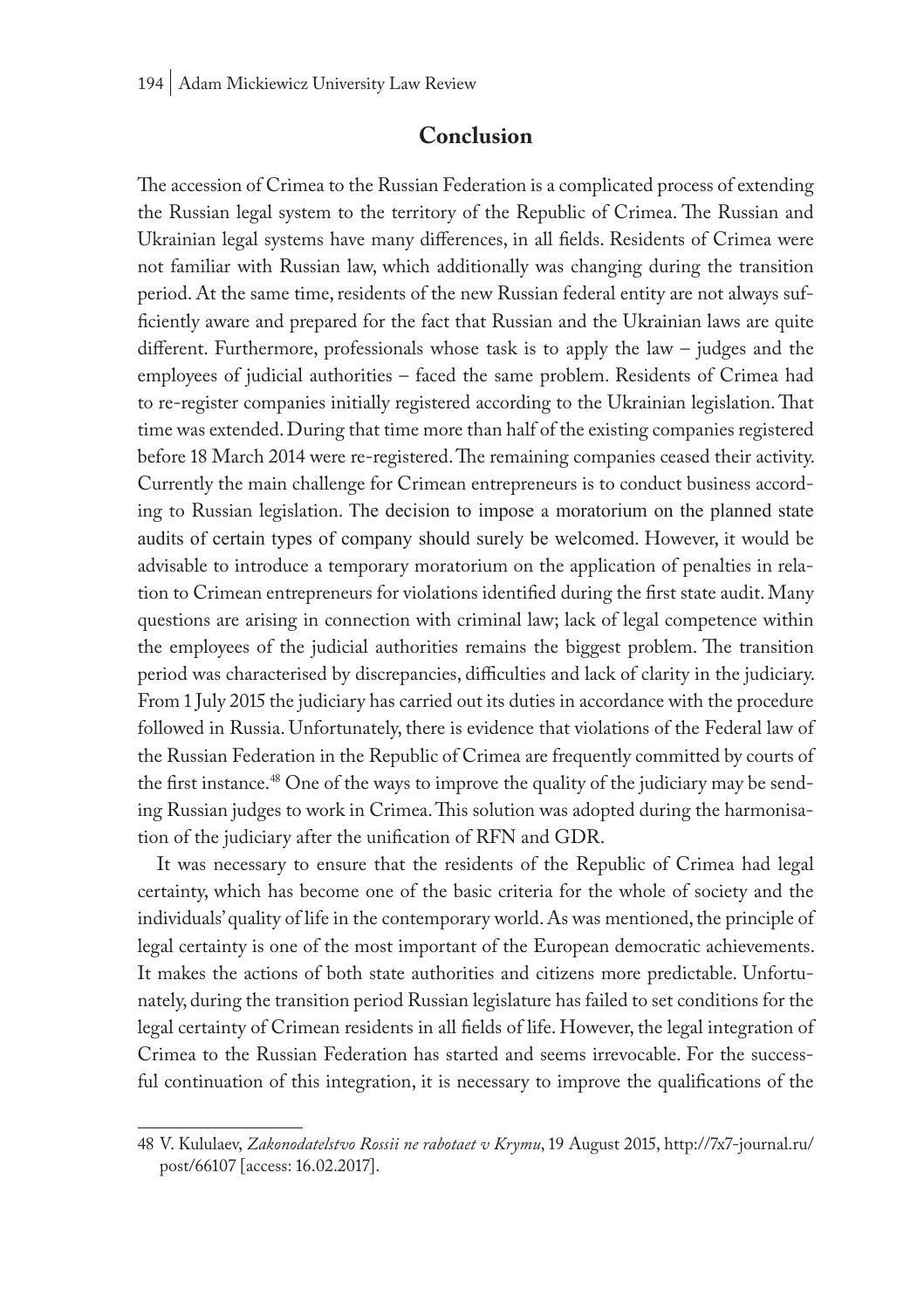employees of the judicial authorities, as well as the legal awareness and legal culture of Crimean society.

#### **Literature**

- Alontseva E., *Sledstvennye deistviya po ugolovo-protsessual'nomu zakonodatel'stvu RF i Ukrainy (sravnitelno-pravovoe issledovanie)*, "Mezhdunarodnoe ugolovnoe pravo i mezhdunarodnaya yustitsiya" 2010, no. 2.
- Bludshaya M., *Okkuporovannoe pravosudie v Krymu i "litsa, zamschayuschie dolzhnosti sudei,"* 28 March 2014, http://racurs.ua/496-okkupirovannoe-pravosudie-v-krymu-ilica-zameschauschie-doljnosti-sudey [access: 16.02.2017].
- *German Unification and Its Discontents. Documents from the Peaceful Revolution*, ed. R.T. Gray, S. Wilke, Washington 1996.
- Grzebyk P., *Aneksja Krymu przez Rosję w świetle prawa międzynarodowego*, "Sprawy Międzynarodowe" 2014, no. 1.
- Kovtun N., *Sudebnye stadii i proizvodstva UPK Ukrainy: sistema i vektory realizovannykh normativnykh reform*, "Ugolovnoe sudoproizvodstvo" 2013, no. 2.
- Kranz J., *Kilka uwag na tle aneksji Krymu przez Rosję*, "Państwo i Prawo" 2014, no. 8.
- Kremyanskaya E., *A short note of the development of the Criminal Justice System after the Accession of Crimea and Sevastopol to the Russian Federation*, "New Journal of European Criminal Law" 2014, vol. 5, no. 2.
- Kryazhkov V., *Krymskii pretsedent: konstitutsionno-pravovoe osmyslenie*, "Sravnitel'noe konstitutsionnoe obozrenie" 2014, no. 5.
- Kululaev K., *Zakonodatelstvo Rossii ne rabotaet v Krymu*, 19 August 2015, http://7x7-journal.ru/post/66107 [access: 16.02.2017].
- Makeeva I., *Ponyatie dosudebnogo proizvodstva po ugolovno-protsessual'nomu zakonodatel'stvu Rossiiskoi Federatsii i Ukrainy*, "Mezhdunarodnoe ugolovnoe pravo i mezhdunarodnaya yustitsiya" 2013, no. 5.
- Markin V., *V Krymu zaderzhan odni iz liderov obschestvennoi organizatsii "Medzhlis krymsko-tatarskogo naroda" po podozreniyu v organizatsii i uchastii v massovykh bespriadkach*, 29 January 2015, http://sledcom.ru/news/item/889047/ [access: 16.02.2017].
- Marysheva N., *Regulirovanie mezhdunarodnogo grazhdanskogo protsessa v stranakh SNG*, in *Mezhdunarodnoe chastnoe pravo*, ed. N. Marysheva, Moskva 2011.

Mrak M., *Succession of States*, The Hague 1999.

- Nikoforov V., *Krymskii biznes ne uspevaet pereiti v Rossiyu. Gossovet Kryma predlozhil prodlit' pereregistratsiyu yuridicheskikh lits*, 23 November 2014, http://www.kommersant.ru/doc/2595496 [access: 16.02.2017].
- O'Conell D.P., *State Succession in Municpal and International Law*, London 1967.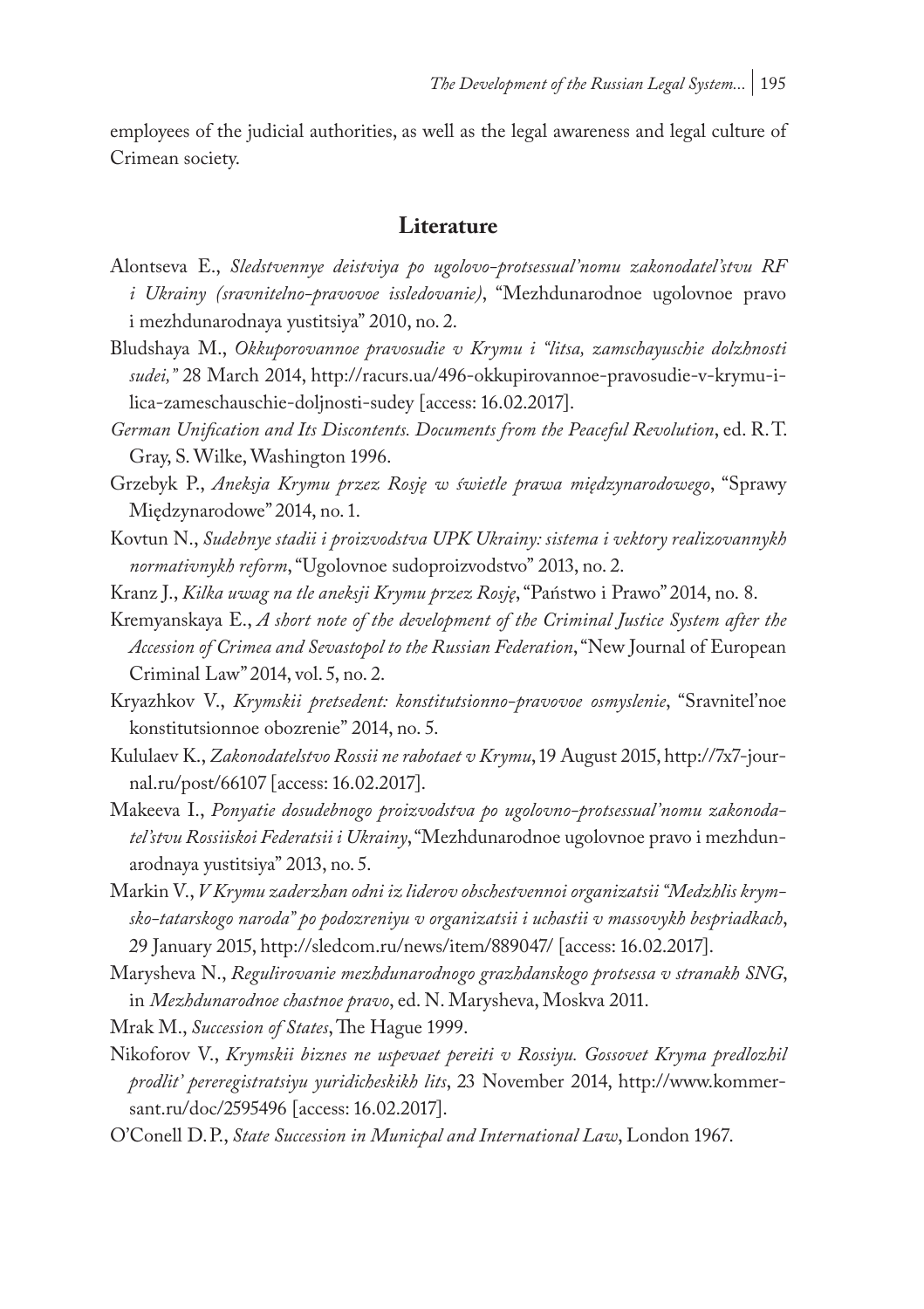- Romashov P., *Poryadok prinyatiya v sostav Rossiiskoi Federatsii novogo sub'ekta RF*, "Probely v rossiiskom zakonodatelstve" 2014, no. 2.
- Szafarz R., *Sukcesja państw w odniesieniu do traktatów we współczesnym prawie międzynarodowym*, Wrocław 1982.
- *V Krymu po zakonodatelstvu Rossii zaregistrirovalos' 22% SKHD*, 12 November 2014, http://investigator.org.ua/news/141573/ [access: 16.02.2017].

Vienna Convention on the Succession of States in Respect of Treaties, 1978.

Wojciechowski M., *Pewność prawa,* Gdańsk 2014.

- Deklaratsiya nezavisimosti Avtonomnoi Respubliki Krym i goroda Sevastopolya, "Sbornik normativno-pravovykh aktov Respubliki Krym" 2014, no. 3, part 1.
- Postanovlenie Gosudarstvennogo Soveta Respubliki Krym ot 11.04.2014, no. 2010-6/14 'Polozhenie ob osobennostyakh primeneniya zakonodatelstva o nalogakh i sborakh na territorii Respubliki Krym v perekhodnyi period,' "Sbornik normativno-pravovykh aktov Respubliki Krym" 2014, no. 4, part 2.
- Postanovlenie Gosudarstvennogo Soveta Respubliki Krym ot 30.04.2014, no. 2093-6/14 'O vnesenie izmenenii' v Postanovlenie Gosudarstvennogo Soveta Respubliki Krym ot 11.04.2014, no. 2010-6/14 'Ob utverzhdenii Polozheniya ob osobennostyakh primeneniya zakonodatelstva o nalogakh i sborakh na territorii Respubliki Krym w perekhodnyi period,' *ibidem*, no. 4, part 3.
- Postanovlenie Verkhovnoi Rady ARK 'O provedenii obshchekrymskogo referenduma,' "Sbornik normativno-pravovykh aktov Respubliki Krym" 2014, no. 3, part 1.
- Postanovlenie Plenuma Verkhovnogo Suda RF 'O dne nachala deyatel'nosti federal'nykh sudov na territoriyakh Respubliki Krym i goroda federal'nogo znacheniya Sevastopolya,' http://supcourt.ru/search.php?searchf=%EA%F0%FB%EC [access: 16.02.2017].
- Postanovlenie Verkhovnoi Rady Respubliki Krym 'O nezavisimosti Kryma,' "Sbornik normativno-pravovykh aktov Respubliki Krym" 2014, no. 3, part 1.
- *Stenograma trista sorok sed'mogo (vneocherednogo) zasedaniya Soveta Federatsii 1 marta 2014 goda*, Federalnoe Sobranie Rossiiskoi Federatsii, Iskh. St-347 ot 0103.2014, Moskva.
- Ukaz Prezidenta Rossiiskoi Federatsii ot 17 marta 2014 g. N 147 'O priznanii Respubliki Krym,' http://base.garant.ru/70613384/ [access: 16.02.2017].
- Zakon Ukrainy N 3674-VI ot 8.07.2011 'O Sudebnom Sbore,' http://kodeksy.com.ua/ ka/o\_sudebnom\_sbore.htm [access: 16.02.2017].